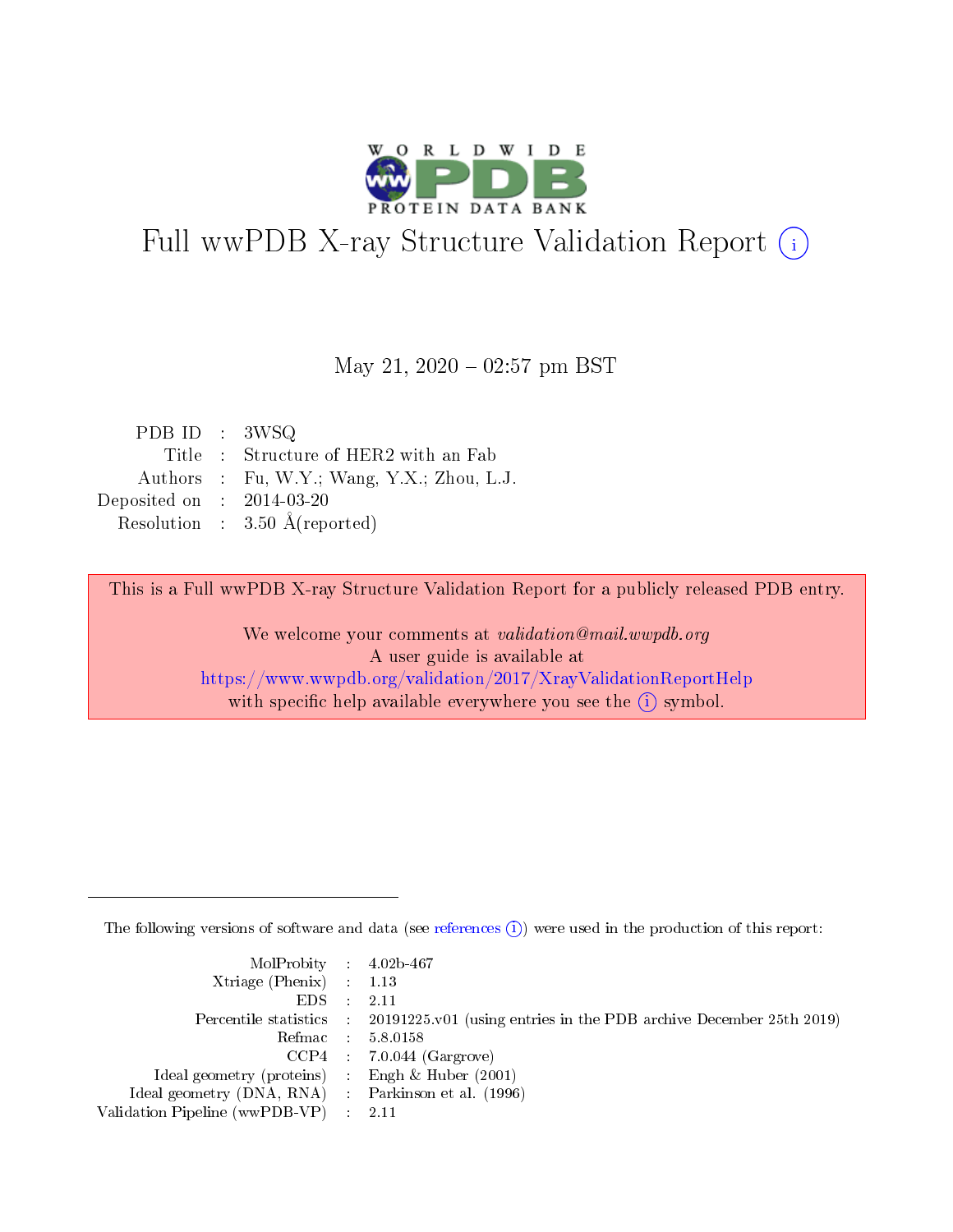## 1 [O](https://www.wwpdb.org/validation/2017/XrayValidationReportHelp#overall_quality)verall quality at a glance  $(i)$

The following experimental techniques were used to determine the structure: X-RAY DIFFRACTION

The reported resolution of this entry is  $3.50 \text{ Å}.$ 

Percentile scores (ranging between 0-100) for global validation metrics of the entry are shown in the following graphic. The table shows the number of entries on which the scores are based.



| Metric                | Whole archive<br>(# $\rm{Entries}$ ) | Similar resolution<br>$(\#\text{Entries}, \text{resolution range}(\textup{\AA}))$ |
|-----------------------|--------------------------------------|-----------------------------------------------------------------------------------|
| $\mathcal{R}_{free}$  | 130704                               | $1659(3.60-3.40)$                                                                 |
| Clashscore            | 141614                               | $1036(3.58-3.42)$                                                                 |
| Ramachandran outliers | 138981                               | $1005(3.58-3.42)$                                                                 |
| Sidechain outliers    | 138945                               | $1006(3.58-3.42)$                                                                 |

The table below summarises the geometric issues observed across the polymeric chains and their fit to the electron density. The red, orange, yellow and green segments on the lower bar indicate the fraction of residues that contain outliers for  $\geq=3$ , 2, 1 and 0 types of geometric quality criteria respectively. A grey segment represents the fraction of residues that are not modelled. The numeric value for each fraction is indicated below the corresponding segment, with a dot representing fractions  $\epsilon = 5\%$ 

| Mol            | $\mid$ Chain | Length | Quality of chain |     |                        |
|----------------|--------------|--------|------------------|-----|------------------------|
|                | А            | 564    | 43%              | 42% | 12%<br>$\cdot$ $\cdot$ |
| റ              |              | 215    | 60%              | 33% | $5\%$                  |
| $\Omega$<br>Æ. |              | 218    | 58%              | 36% | 6%                     |

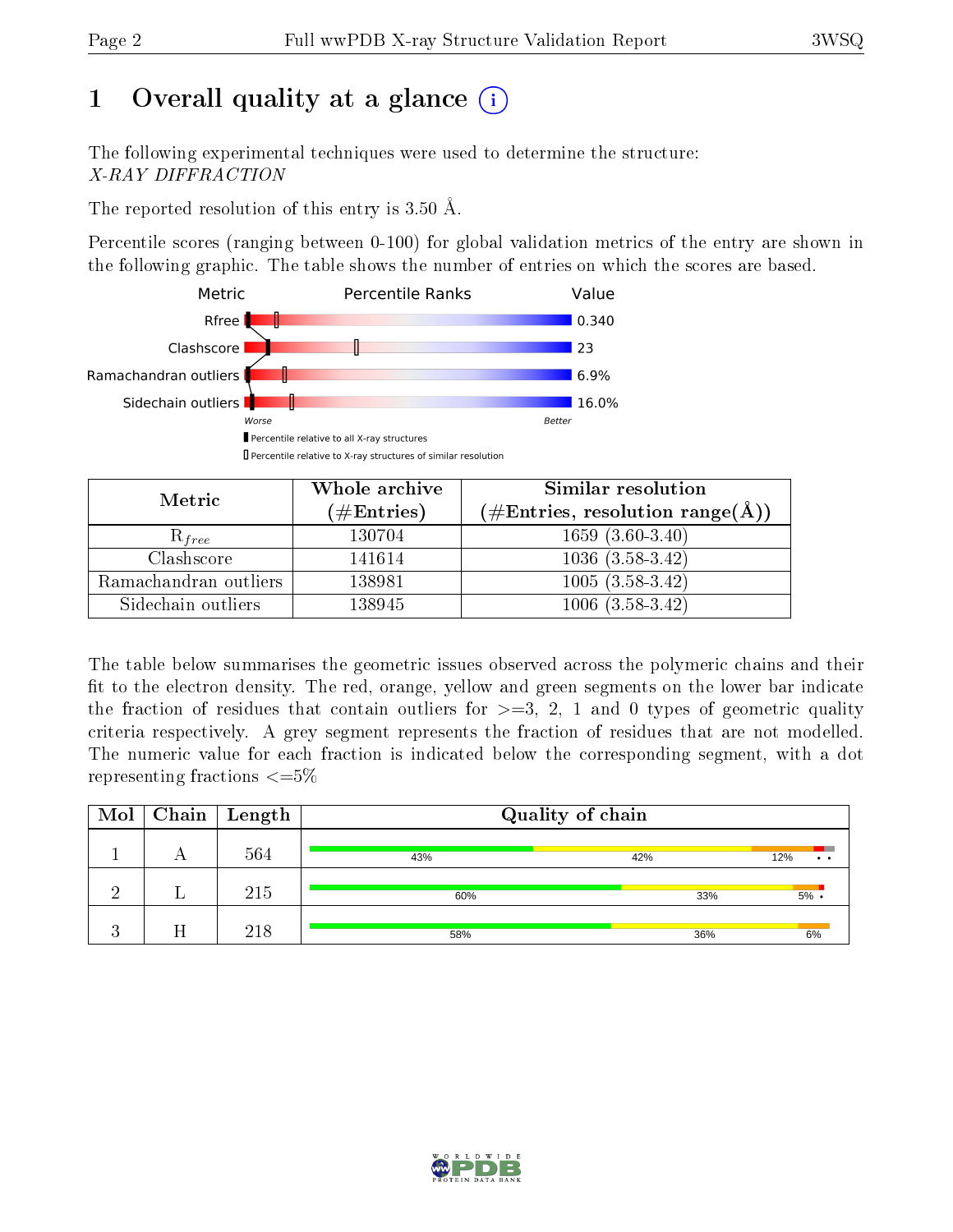# 2 Entry composition (i)

There are 3 unique types of molecules in this entry. The entry contains 7475 atoms, of which 0 are hydrogens and 0 are deuteriums.

In the tables below, the ZeroOcc column contains the number of atoms modelled with zero occupancy, the AltConf column contains the number of residues with at least one atom in alternate conformation and the Trace column contains the number of residues modelled with at most 2 atoms.

Molecule 1 is a protein called Receptor tyrosine-protein kinase erbB-2.

| Mol | Chain | Residues | Atoms |      |     |     | ZeroOcc | AltConf $\vert$ | $^{\prime}$ Trace |  |
|-----|-------|----------|-------|------|-----|-----|---------|-----------------|-------------------|--|
|     |       | 555      | Fotal | 2656 | 769 | 805 | ∼<br>47 |                 |                   |  |

• Molecule 2 is a protein called Antibody Light Chain.

| Mol | Chain | Residues |               |     | Atoms |     |  | $ZeroOcc \mid AltConf \mid Trace \mid$ |  |
|-----|-------|----------|---------------|-----|-------|-----|--|----------------------------------------|--|
|     |       | 215      | Total<br>1584 | 981 | 265   | 333 |  |                                        |  |

Molecule 3 is a protein called Antibody Heavy Chain.

| Mol | Chain | Residues |                        |       | Atoms |     | $\text{ZeroOcc} \mid \text{AltConf} \mid \text{Trace}$ |  |
|-----|-------|----------|------------------------|-------|-------|-----|--------------------------------------------------------|--|
|     |       | 218      | $_{\rm Total}$<br>1614 | 1011- | 270.  | 325 |                                                        |  |

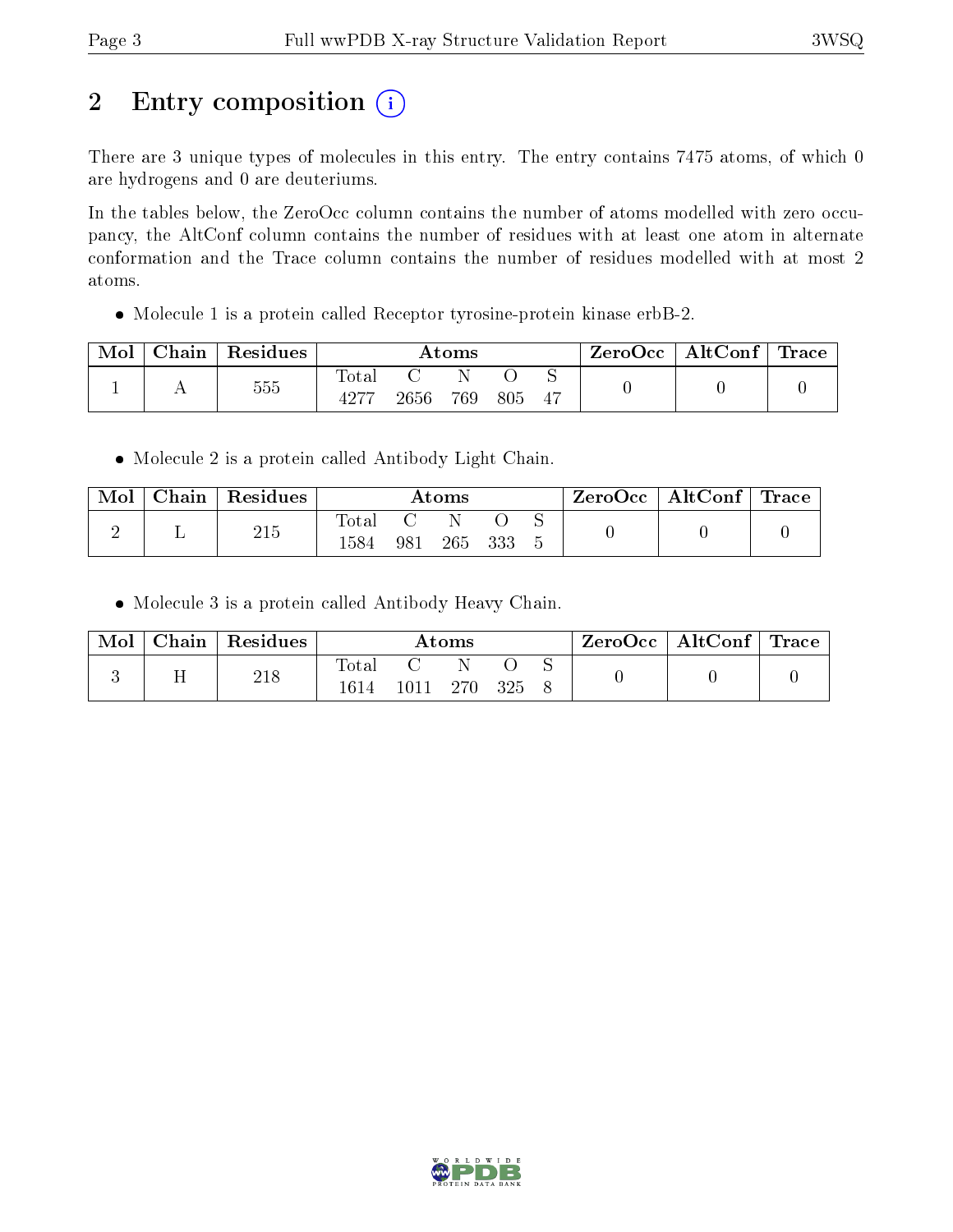## 3 Residue-property plots  $(i)$

These plots are drawn for all protein, RNA and DNA chains in the entry. The first graphic for a chain summarises the proportions of the various outlier classes displayed in the second graphic. The second graphic shows the sequence view annotated by issues in geometry. Residues are colorcoded according to the number of geometric quality criteria for which they contain at least one outlier: green  $= 0$ , yellow  $= 1$ , orange  $= 2$  and red  $= 3$  or more. Stretches of 2 or more consecutive residues without any outlier are shown as a green connector. Residues present in the sample, but not in the model, are shown in grey.



• Molecule 1: Receptor tyrosine-protein kinase erbB-2

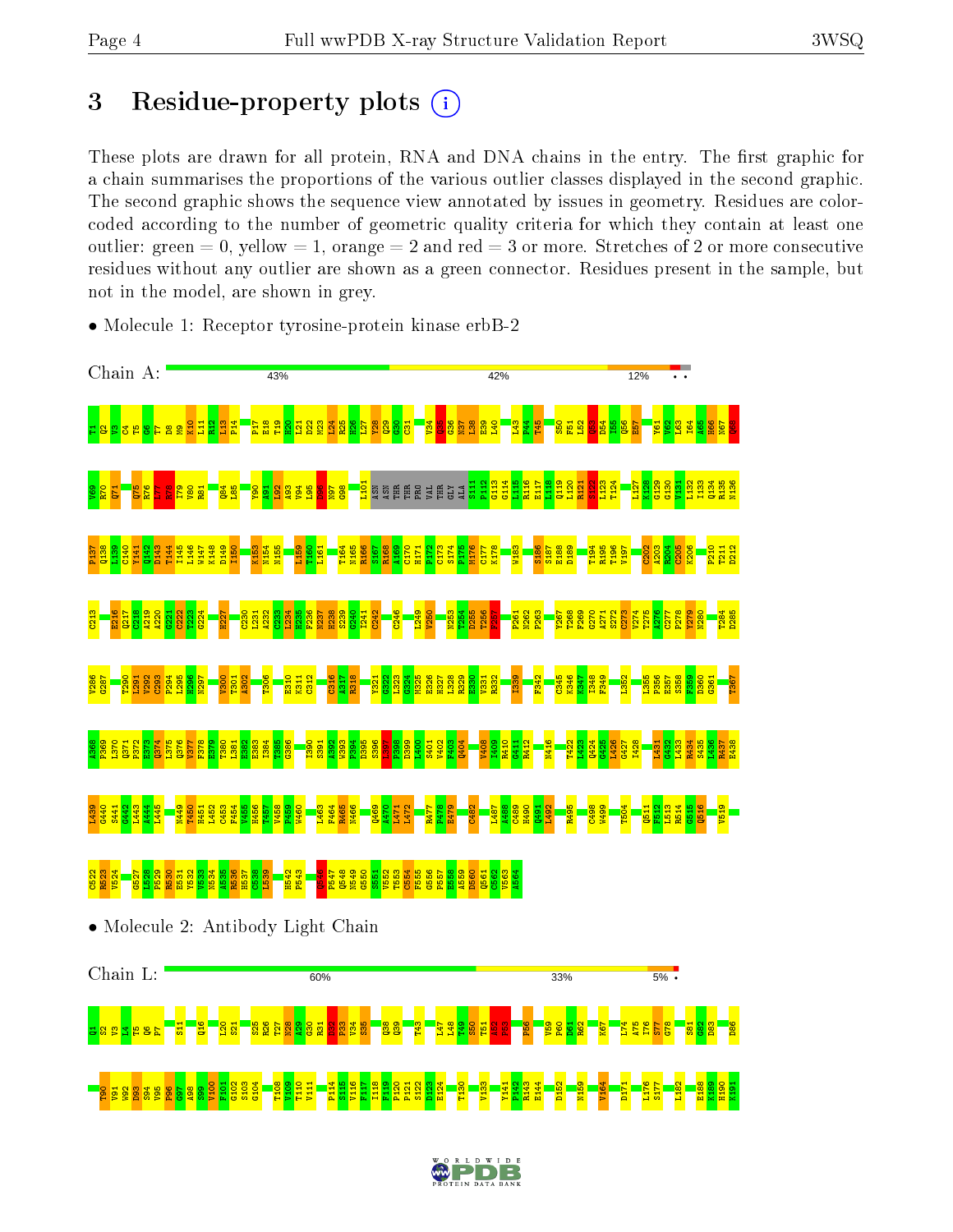

• Molecule 3: Antibody Heavy Chain



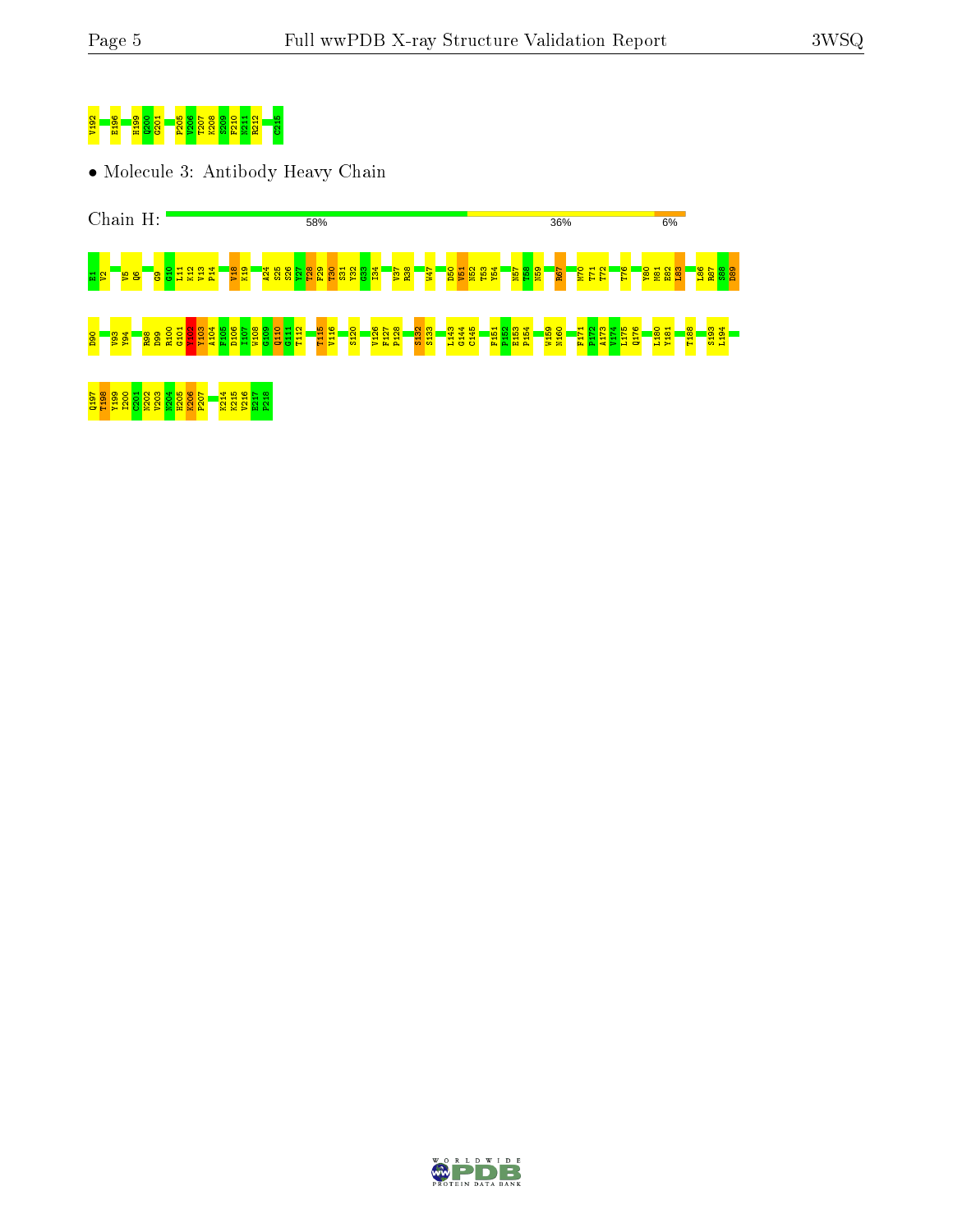## 4 Data and refinement statistics  $(i)$

| Property                                                             | Value                                                        | Source     |
|----------------------------------------------------------------------|--------------------------------------------------------------|------------|
| Space group                                                          | P 1 21 1                                                     | Depositor  |
| Cell constants                                                       | $82.46\text{\AA}$<br>$72.56\text{\AA}$<br>$110.34\text{\AA}$ |            |
| a, b, c, $\alpha$ , $\beta$ , $\gamma$                               | $90.00^\circ$<br>$90.91^\circ$<br>$90.00^\circ$              | Depositor  |
| Resolution $(A)$                                                     | 38.53<br>$-3.50$                                             | Depositor  |
|                                                                      | $45.85 - 3.39$                                               | <b>EDS</b> |
| % Data completeness                                                  | $99.2$ $(38.53-3.50)$                                        | Depositor  |
| (in resolution range)                                                | 88.4 (45.85-3.39)                                            | <b>EDS</b> |
| $\mathrm{R}_{merge}$                                                 | 0.14                                                         | Depositor  |
| $\mathrm{R}_{sym}$                                                   | (Not available)                                              | Depositor  |
| $\sqrt{I/\sigma}(I) > 1$                                             | 2.97 (at $3.40\text{\AA}$ )                                  | Xtriage    |
| Refinement program                                                   | PHENIX (phenix.refine: 1.8.1_1168)                           | Depositor  |
|                                                                      | $\overline{0.221}$ ,<br>0.258                                | Depositor  |
| $R, R_{free}$                                                        | 0.272<br>0.340                                               | DCC        |
| $R_{free}$ test set                                                  | 935 reflections $(5.12\%)$                                   | wwPDB-VP   |
| Wilson B-factor $(A^2)$                                              | 46.8                                                         | Xtriage    |
| Anisotropy                                                           | 0.654                                                        | Xtriage    |
| Bulk solvent $k_{sol}(e/\mathring{A}^3)$ , $B_{sol}(\mathring{A}^2)$ | $0.24$ , $38.9$                                              | <b>EDS</b> |
| L-test for twinning <sup>2</sup>                                     | $< L >$ = 0.48, $< L2 >$ = 0.31                              | Xtriage    |
| Estimated twinning fraction                                          | $\overline{0.037}$ for h,-k,-l                               | Xtriage    |
| $F_o, F_c$ correlation                                               | 0.83                                                         | <b>EDS</b> |
| Total number of atoms                                                | 7475                                                         | wwPDB-VP   |
| Average B, all atoms $(A^2)$                                         | 89.0                                                         | wwPDB-VP   |

Xtriage's analysis on translational NCS is as follows: The largest off-origin peak in the Patterson function is  $4.67\%$  of the height of the origin peak. No significant pseudotranslation is detected.

<sup>&</sup>lt;sup>2</sup>Theoretical values of  $\langle |L| \rangle$ ,  $\langle L^2 \rangle$  for acentric reflections are 0.5, 0.333 respectively for untwinned datasets, and 0.375, 0.2 for perfectly twinned datasets.



<span id="page-5-1"></span><span id="page-5-0"></span><sup>1</sup> Intensities estimated from amplitudes.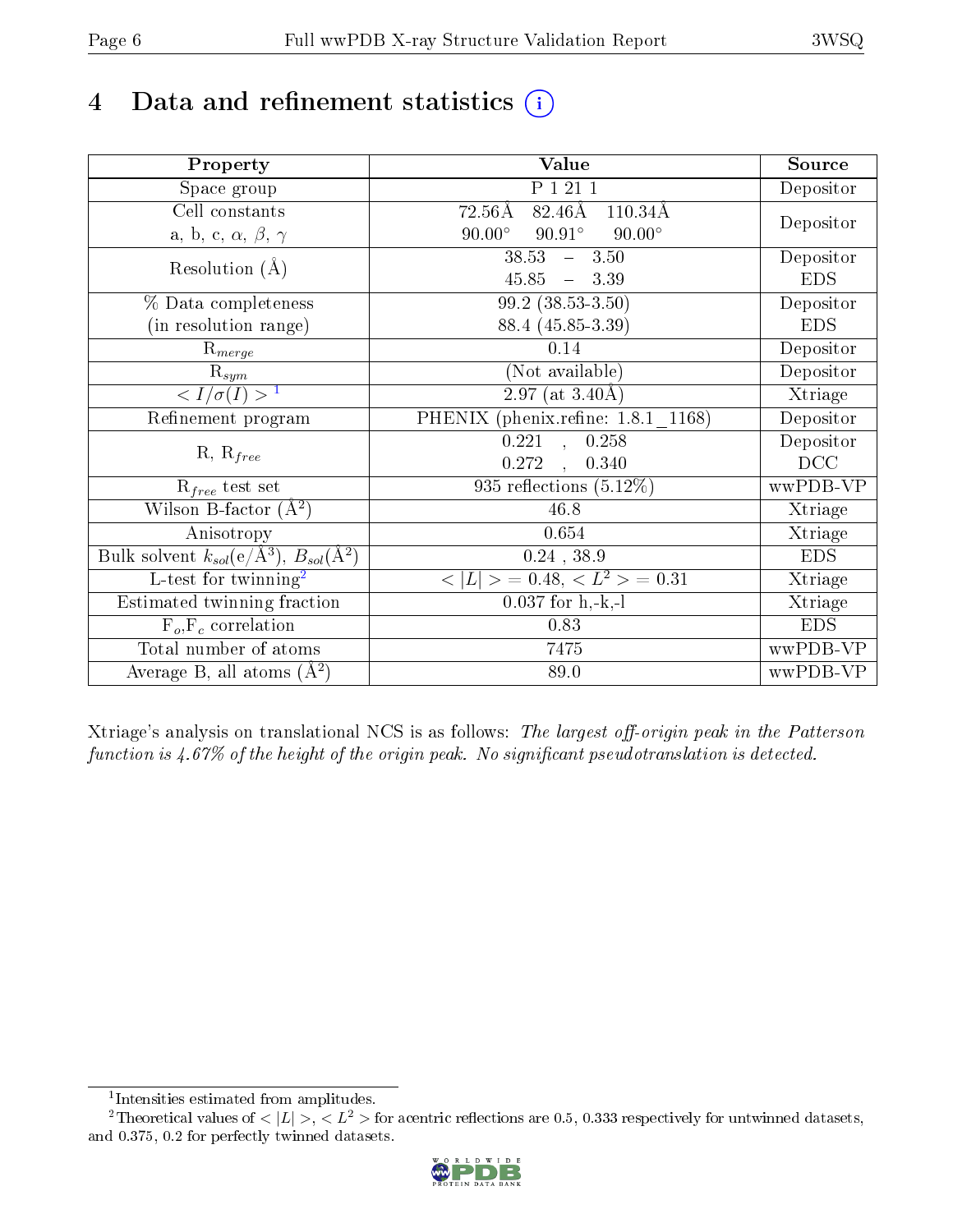## 5 Model quality  $(i)$

## 5.1 Standard geometry  $(i)$

The Z score for a bond length (or angle) is the number of standard deviations the observed value is removed from the expected value. A bond length (or angle) with  $|Z| > 5$  is considered an outlier worth inspection. RMSZ is the root-mean-square of all Z scores of the bond lengths (or angles).

| Mol | Chain |             | Bond lengths | Bond angles |                               |  |
|-----|-------|-------------|--------------|-------------|-------------------------------|--|
|     |       | <b>RMSZ</b> | $\ Z\  > 5$  | RMSZ        | # $ Z >5$                     |  |
|     |       | 0.45        | 0/4374       | 0.70        | $2/5950(0.0\%)$               |  |
| 2   |       | 0.32        | 0/1620       | 0.64        | $4/2212(0.2\%)$               |  |
| 3   | H     | 0.32        | 0/1651       | 0.59        | $\overline{1/2250}$ $(0.0\%)$ |  |
| All | All   | 0.40        | 0/7645       | 0.67        | $7/10412(0.1\%)$              |  |

Chiral center outliers are detected by calculating the chiral volume of a chiral center and verifying if the center is modelled as a planar moiety or with the opposite hand.A planarity outlier is detected by checking planarity of atoms in a peptide group, atoms in a mainchain group or atoms of a sidechain that are expected to be planar.

|  | $\mid$ Mol $\mid$ Chain $\mid$ #Chirality outliers $\mid$ #Planarity outliers $\mid$ |
|--|--------------------------------------------------------------------------------------|
|  |                                                                                      |

There are no bond length outliers.

All (7) bond angle outliers are listed below:

| Mol            | Chain | Res | Type       | Atoms       | Z       | Observed $(°)$ | $Ideal(^o)$ |
|----------------|-------|-----|------------|-------------|---------|----------------|-------------|
| $\overline{2}$ |       | 53  | <b>PRO</b> | $CA-N-CD$   | $-9.20$ | 98.62          | 111.50      |
| $\overline{2}$ |       | 96  | <b>PRO</b> | $CA-N-CD$   | $-8.48$ | 99.63          | 111.50      |
| 3              | Η     | 103 | <b>TYR</b> | $N$ -CA-C   | 6.17    | 127.66         | 111.00      |
|                | А     | 38  | <b>LEU</b> | $CA-CB-CG$  | 5.95    | 128.99         | 115.30      |
| $\overline{2}$ |       | 52  | ALA        | $C-N-CD$    | 5.58    | 140.13         | 128.40      |
| $\overline{2}$ |       | 32  | ASP        | $CB-CG-OD2$ | 5.17    | 122.95         | 118.30      |
|                |       | 393 | <b>TRP</b> | $N$ -CA-C   | $-5.06$ | 97.33          | 111.00      |

There are no chirality outliers.

All (1) planarity outliers are listed below:

| Mol   Chain   Res   Type   Group |     |               |
|----------------------------------|-----|---------------|
|                                  | 102 | TYR   Peptide |

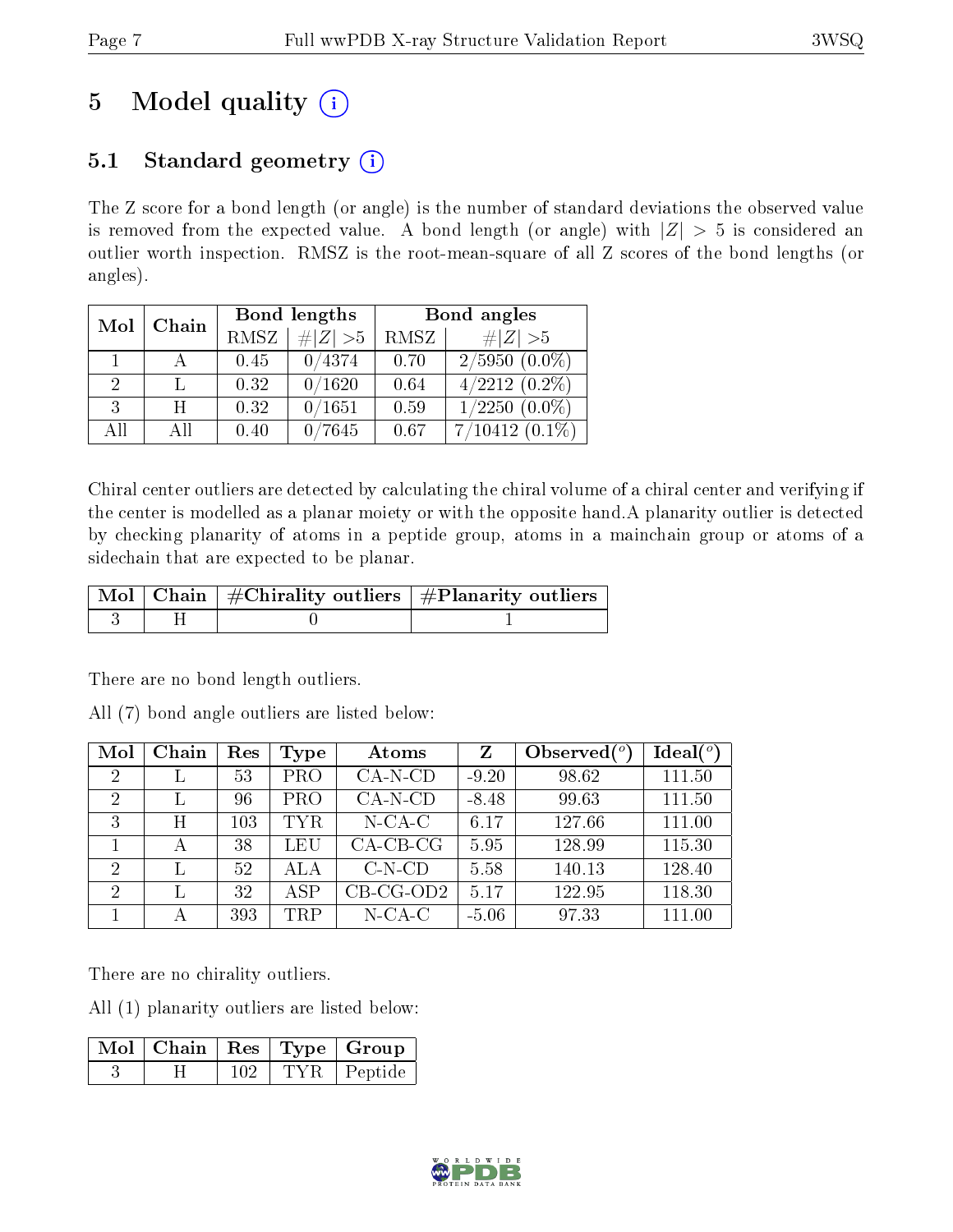## 5.2 Too-close contacts  $(i)$

In the following table, the Non-H and H(model) columns list the number of non-hydrogen atoms and hydrogen atoms in the chain respectively. The H(added) column lists the number of hydrogen atoms added and optimized by MolProbity. The Clashes column lists the number of clashes within the asymmetric unit, whereas Symm-Clashes lists symmetry related clashes.

| Mol | Chain |      | $\mid$ Non-H $\mid$ H(model) $\mid$ H(added) |      | ⊦ Clashes | $\mathbf{Symm\text{-}\mathbf{Class}}$ |
|-----|-------|------|----------------------------------------------|------|-----------|---------------------------------------|
|     |       |      |                                              | 4106 | 191       |                                       |
|     |       | 1584 |                                              | 1514 |           |                                       |
|     |       | 1614 |                                              | 1566 |           |                                       |
|     |       | 7475 |                                              | 7186 | 331       |                                       |

The all-atom clashscore is defined as the number of clashes found per 1000 atoms (including hydrogen atoms). The all-atom clashscore for this structure is 23.

All (331) close contacts within the same asymmetric unit are listed below, sorted by their clash magnitude.

| Atom-1              | Atom-2                             | Interatomic       | Clash             |
|---------------------|------------------------------------|-------------------|-------------------|
|                     |                                    | distance $(\AA)$  | overlap $(A)$     |
| 3:H:2:VAL:HA        | 3: H:26: SER:OG                    | 1.28              | 1.32              |
| 2: L:51:THR:O       | $2:L:53:PRO:\overline{HD3}$        | 1.29              | $\overline{1.25}$ |
| 3: H: 50: ASP: O    | 3:H:51:VAL:CG2                     | 1.88              | 1.22              |
| 3:H:11:LEU:CD2      | 3:H:115:THR:HG23                   | 1.68              | 1.21              |
| 3: H:50: ASP:O      | 3:H:51:VAL:HG23                    | 1.02              | 1.19              |
| 3:H:11:LEU:HD23     | 3: H:115: THR: CG2                 | 1.76              | 1.15              |
| 2: L:51:THR:O       | 2: L: 53: PRO: CD                  | 2.03              | 1.06              |
| 3:H:11:LEU:HD23     | 3:H:115:THR:HG23                   | 1.09              | $1.05\,$          |
| 2:L:20:LEU:HD22     | 2:L:103:SER:HB2                    | $\overline{1.38}$ | $\overline{1.02}$ |
| 3: H: 11: LEU: CD2  | 3: H: 115: THR: CG2                | 2.34              | 1.00              |
| 3:H:50:ASP:O        | $3:$ H:70:MET:CE                   | 2.18              | 0.90              |
| 2:L:20:LEU:HD22     | $2:L:103:\overline{\text{SER}:CB}$ | 2.03              | 0.89              |
| 3: H: 50: ASP: C    | 3:H:51:VAL:HG23                    | 1.95              | 0.87              |
| 2: L:30: GLY:N      | 2: L:31: ARG:HA                    | 1.95              | 0.80              |
| 3:H:51:VAL:HG23     | $3:$ H $:70:$ MET $:$ CE           | 2.12              | 0.80              |
| 1: A:560:ASP:N      | 1: A:560: ASP:OD1                  | 2.15              | 0.79              |
| 3:H:2:VAL:CA        | 3:H:26:SER:OG                      | 2.23              | 0.79              |
| 1: A:443:LEU:HD13   | 1:A:472:LEU:HD21                   | 1.66              | 0.78              |
| 2: L: 95: VAL: HG13 | 2: L:96: PRO:HA                    | 1.67              | 0.76              |
| 1: A: 554: CYS:SG   | 1:A:555:PHE:N                      | 2.59              | 0.76              |
| 1:A:148:LYS:O       | 1:A:195:ARG:NH2                    | 2.18              | 0.75              |
| 2:L:121:PRO:HD3     | 2:L:133:VAL:HG22                   | 1.67              | 0.75              |
| 2:L:152:ASP:OD2     | 2: L: 190: HIS: ND1                | 2.18              | 0.75              |
| 3: H:51: VAL: CG2   | 3: H:70: MET:HE3                   | 2.17              | 0.74              |

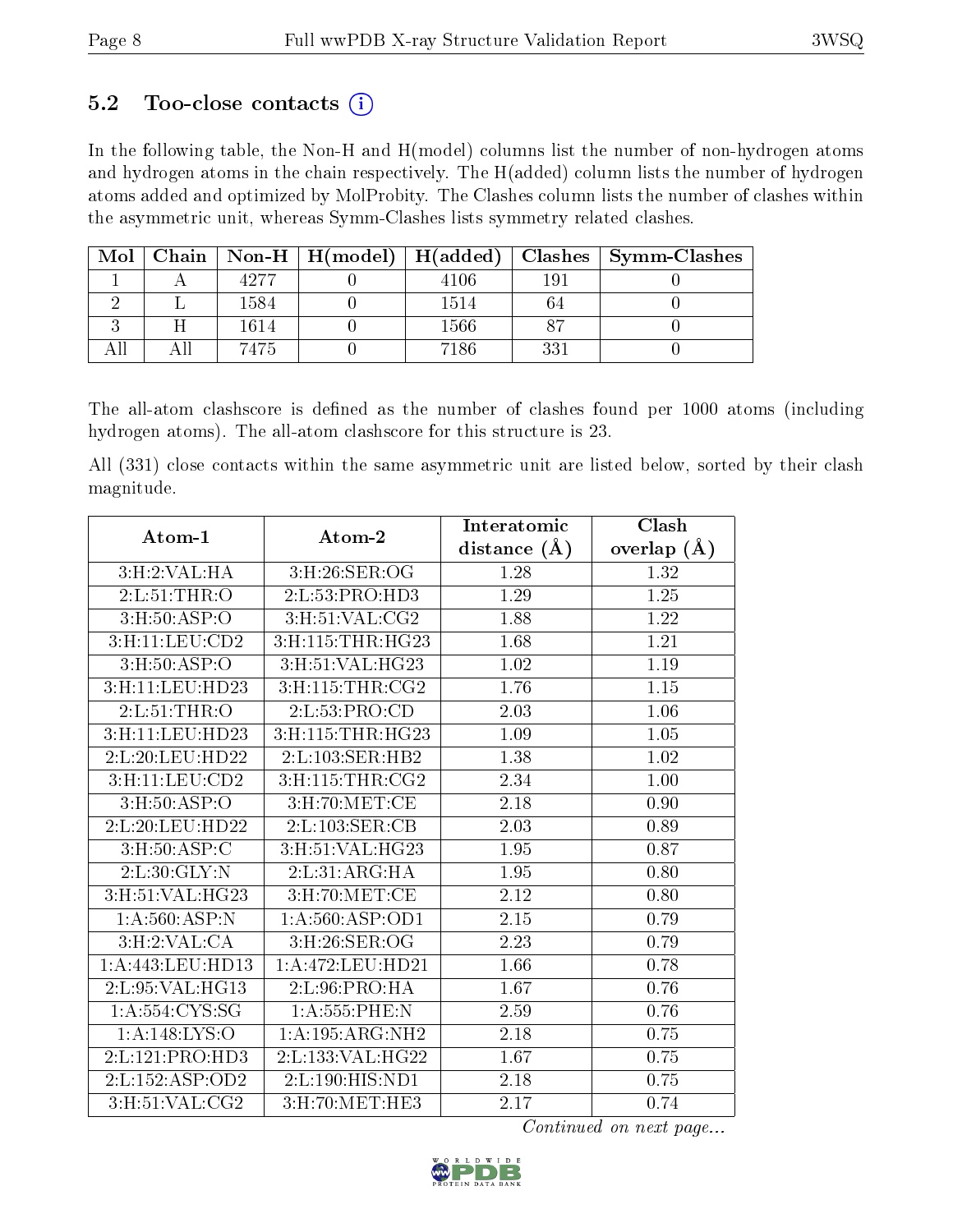| Conningea from previous page |                                           | Interatomic    | Clash         |
|------------------------------|-------------------------------------------|----------------|---------------|
| Atom-1                       | Atom-2                                    | distance $(A)$ | overlap $(A)$ |
| 1:A:71:GLN:NE2               | 1:A:117:GLU:O                             | 2.21           | 0.73          |
| 3:H:32:TYR:O                 | 3: H: 53: THR: CG2                        | 2.37           | 0.73          |
| 1:A:548:GLN:NE2              | 1: A: 552: VAL: O                         | 2.21           | 0.73          |
| 3:H:51:VAL:HG23              | 3: H:70: MET: HE1                         | 1.67           | 0.73          |
| 1:A:523:ARG:HB2              | 1:A:531:GLU:HG3                           | 1.69           | 0.72          |
| 1: A: 164: THR: O            | 1: A: 166: ARG: NH1                       | 2.22           | 0.72          |
| 1: A:489: CYS:SG             | 1: A:498:CYS:N                            | 2.63           | 0.72          |
| 2: L: 20: LEU: CD2           | 2:1:103:SER:HB2                           | 2.20           | 0.71          |
| 1:A:433:LEU:O                | 1:A:435:SER:N                             | 2.23           | 0.71          |
| 2:L:25:SER:O                 | 2:L:26:ARG:HG3                            | 1.90           | 0.71          |
| 3: H:50: ASP:O               | 3:H:70:MET:HE1                            | 1.90           | 0.71          |
| 3: H: 51: VAL: CG2           | 3: H:70: MET:CE                           | 2.68           | 0.71          |
| 1:A:375:LEU:O                | 1:A:377:VAL:N                             | 2.24           | 0.70          |
| 3:H:51:VAL:HG12              | 3: H:51: VAL:O                            | 1.89           | 0.70          |
| 1: A:404: GLN: HG3           | 1:A:434:ARG:NH2                           | 2.06           | 0.70          |
| 3: H:32: TYR:O               | 3:H:53:THR:HG23                           | 1.92           | 0.70          |
| 2:L:77:SER:OG                | 2:L:78:GLY:N                              | 2.22           | 0.69          |
| 1:A:205:CYS:HB3              | 1: A:213: CYS:HA                          | 1.76           | 0.68          |
| 1: A:166:ARG:NE              | 1: A:170: CYS:SG                          | 2.65           | 0.68          |
| 3:H:128:PRO:HA               | 3:H:145:CYS:HA                            | 1.75           | 0.68          |
| 1: A:378:PHE:HB2             | 1: A:402: VAL: HG23                       | 1.76           | 0.67          |
| 2:L:48:LEU:O                 | $2: L: 56: P\overline{RO:H\overline{D3}}$ | 1.94           | 0.67          |
| 1: A: 554: CYS: SG           | 1: A: 556: GLY: N                         | 2.66           | 0.67          |
| 1:A:384:ILE:HG22             | 1: A: 386: GLY: H                         | 1.59           | 0.67          |
| 1: A:548: GLN: HG3           | 1: A: 553: THR: HA                        | 1.75           | 0.67          |
| 1:A:390:ILE:HG22             | 1:A:426:LEU:HD21                          | 1.75           | 0.67          |
| 1: A:256:THR:O               | 1:A:257:PHE:HB2                           | 1.94           | 0.66          |
| 2:L:35:SER:HB3               | 2:L:50:SER:HB3                            | 1.78           | 0.66          |
| 1: A:81: ARG:HA              | 1:A:127:LEU:HB2                           | 1.76           | 0.66          |
| 1:A:272:SER:OG               | 1:A:273:CYS:N                             | 2.28           | 0.66          |
| 1:A:116:ARG:HG2              | 1:A:138:GLN:HB3                           | 1.78           | 0.65          |
| 2: L:95: VAL:HG13            | 3:H:47:TRP:HH2                            | 1.61           | 0.65          |
| 3: H: 12: LYS: HB3           | 3:H:116:VAL:HG22                          | 1.78           | 0.65          |
| 1:A:250:VAL:HG23             | 1: A:261:PRO:HA                           | 1.77           | 0.65          |
| 1:A:300:VAL:HG23             | 1:A:302:ALA:H                             | 1.61           | 0.65          |
| 1: A:186: SER:OG             | 1:A:187:SER:N                             | 2.30           | 0.64          |
| 1: A: 456: HIS: HB2          | 1: A:479: GLU:HG3                         | 1.79           | 0.64          |
| 2: L:96: PRO:HD2             | 2:L:96:PRO:O                              | 1.97           | 0.64          |
| 1: A:95:LEU:O                | 1:A:97:ASN:ND2                            | 2.31           | 0.64          |
| 3:H:193:SER:HB2              | 3:H:197:GLN:HB2                           | 1.80           | 0.63          |
| 1:A:222:CYS:HB2              | 1:A:224:GLY:H                             | 1.63           | 0.63          |

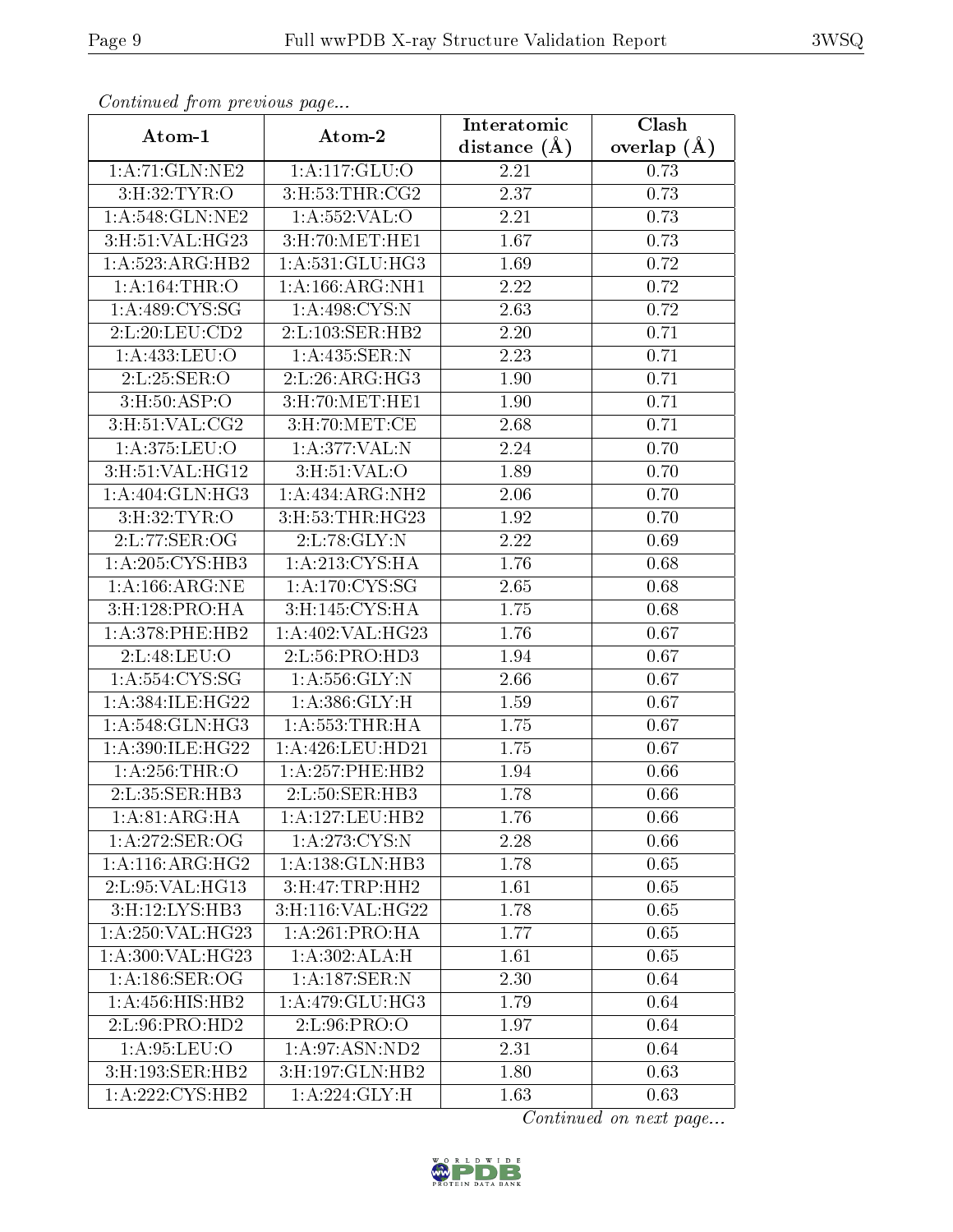| Continuati pont previous page                       |                      | Interatomic      | Clash<br>overlap $(\AA)$ |  |
|-----------------------------------------------------|----------------------|------------------|--------------------------|--|
| Atom-1                                              | Atom-2               | distance $(\AA)$ |                          |  |
| 3:H:51:VAL:O                                        | 3:H:52:ASN:C         | 2.34             | 0.63                     |  |
| 1: A:372: PRO:HB3                                   | 1:A:397:LEU:HD21     | 1.81             | 0.62                     |  |
| 3: H: 101: GLY: HA3                                 | 3: H: 102: TYR: HD1  | 1.63             | 0.62                     |  |
| 1: A:532:TYR:CE1                                    | 1: A: 539: LEU: HB2  | 2.35             | 0.62                     |  |
| 1:A:132:LEU:HD12                                    | 1: A: 161: LEU: HB3  | 1.82             | 0.62                     |  |
| 3:H:30:THR:HG22                                     | 3:H:54:TYR:HA        | 1.82             | 0.61                     |  |
| 2: L: 95: VAL: HG13                                 | 3:H:47:TRP:CH2       | 2.35             | 0.61                     |  |
| $1:\overline{A}:284:\overline{THR}:\overline{HG}22$ | 1:A:286:VAL:H        | 1.66             | 0.61                     |  |
| 1: A:527: GLY:O                                     | 1: A: 530: ARG: NH2  | 2.34             | 0.60                     |  |
| 1: A:428: ILE: HG13                                 | 1: A: 452: LEU: HD13 | 1.84             | 0.60                     |  |
| 2:L:56:PRO:HD2                                      | 2:L:59:VAL:HB        | 1.83             | 0.60                     |  |
| 1:A:339:ILE:HD13                                    | 1:A:370:LEU:HD11     | 1.83             | 0.60                     |  |
| 1: A:375:LEU:C                                      | 1:A:377:VAL:H        | 2.05             | 0.60                     |  |
| 3: H:50: ASP:CG                                     | 3: H:51: VAL:H       | 2.06             | 0.59                     |  |
| 3:H:99:ASP:OD1                                      | 3:H:99:ASP:N         | 2.35             | 0.59                     |  |
| 2:L:100:VAL:HG13                                    | 2:L:102:GLY:H        | 1.66             | 0.59                     |  |
| 2:L:95:VAL:CG1                                      | 2:L:96:PRO:HA        | 2.32             | 0.59                     |  |
| 1: A:360: ASP:HB3                                   | 3: H: 102: TYR: N    | 2.18             | 0.59                     |  |
| 2:L:2:SER:HA                                        | 2:L:98:ALA:HB3       | 1.83             | 0.59                     |  |
| 1: A:96: ASP: N                                     | 1: A:96: ASP:OD1     | 2.36             | 0.58                     |  |
| 3:H:11:LEU:CD2                                      | 3:H:115:THR:HG21     | 2.30             | 0.58                     |  |
| 3:H:153:GLU:HG3                                     | 3:H:154:PRO:HA       | 1.85             | 0.58                     |  |
| 1:A:57:GLU:HG3                                      | 1:A:79:ILE:HG23      | 1.84             | 0.58                     |  |
| 3: H:30: THR:O                                      | 3: H: 53: THR: OG1   | 2.20             | 0.58                     |  |
| 1: A:374: GLN:O                                     | 1: A:377: VAL:HG22   | 2.03             | 0.58                     |  |
| 1: A:404: GLN: HG3                                  | 1: A: 434: ARG: HH22 | 1.68             | 0.58                     |  |
| 1:A:408:VAL:HB                                      | 1:A:438:GLU:HB3      | 1.85             | 0.58                     |  |
| 1: A:293:CYS:SG                                     | 1:A:294:PRO:HD2      | 2.42             | 0.58                     |  |
| 1:A:316:CYS:O                                       | 1: A: 318: ARG: NH2  | 2.37             | 0.58                     |  |
| 1: A:34:VAL:O                                       | 1: A:36: GLY:N       | 2.37             | 0.58                     |  |
| 1:A:195:ARG:HG3                                     | 1:A:203:ALA:O        | 2.03             | 0.58                     |  |
| 1: A:326: GLU:O                                     | 1:A:329:ARG:N        | 2.24             | 0.57                     |  |
| 3:H:11:LEU:HD22                                     | 3:H:115:THR:HG23     | 1.75             | 0.57                     |  |
| 1:A:78:ARG:NH1                                      | 1: A: 122: SER: OG   | 2.37             | 0.57                     |  |
| 3:H:67:ARG:HH22                                     | $3:$ H:90:ASP:CG     | 2.08             | 0.57                     |  |
| 2: L: 38: GLN: HB2                                  | 2:L:48:LEU:HD11      | 1.87             | 0.57                     |  |
| 1: A:85:LEU:HD22                                    | 1: A:129: GLY:HA3    | 1.85             | 0.56                     |  |
| 1:A:487:LEU:H                                       | 1:A:487:LEU:HD12     | 1.70             | 0.56                     |  |
| 1: A: 120: LEU: O                                   | 1:A:122:SER:N        | 2.31             | 0.56                     |  |
| 1:A:321:TYR:CE2                                     | 1: A:326: GLU:HG3    | 2.40             | 0.56                     |  |
| 1: A:532:TYR:CZ                                     | 1:A:539:LEU:HD12     | 2.40             | 0.56                     |  |

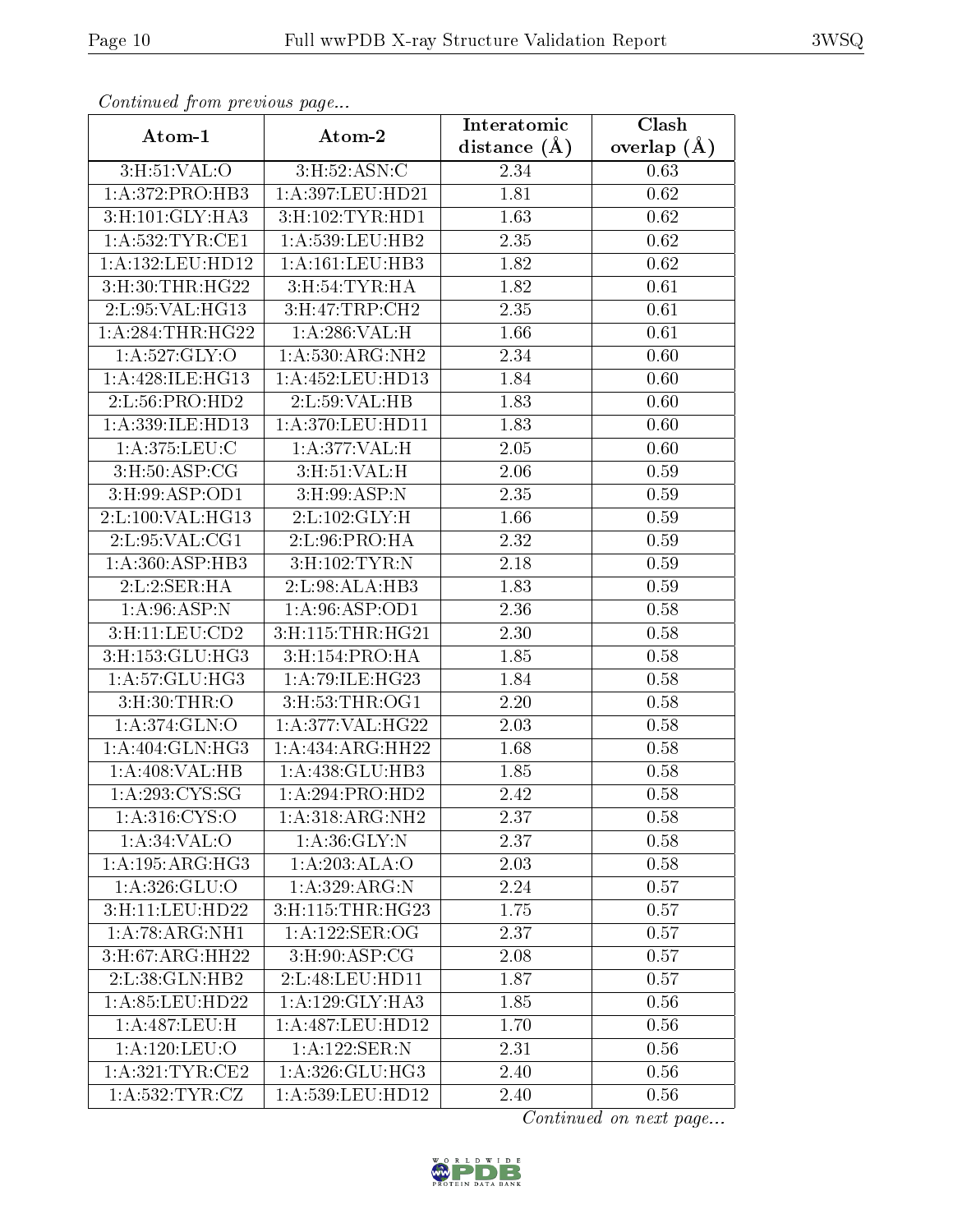| Continuea from previous page   |                                      | Interatomic    | Clash         |  |
|--------------------------------|--------------------------------------|----------------|---------------|--|
| Atom-1                         | Atom-2                               | distance $(A)$ | overlap $(A)$ |  |
| 3:H:13:VAL:HG13                | 3:H:14:PRO:HD2                       | 1.86           | 0.56          |  |
| 2:L:34:VAL:HG21                | 2:L:67:LYS:HE3                       | 1.87           | 0.56          |  |
| 2:L:196:GLU:HG3                | 2:L:207:THR:HB                       | 1.87           | 0.55          |  |
| 1:A:401:SER:O                  | $1:A:404:\overline{GLN:HB3}$         | 2.06           | 0.55          |  |
| 2: L:30: GLY: H                | 2: L:31: ARG:HG2                     | 1.72           | 0.55          |  |
| 2:L:39:GLN:NE2                 | 2: L: 43: THR: O                     | 2.39           | 0.55          |  |
| 2:L:95:VAL:HG11                | $3:$ H $:59:$ ASN:ND2                | 2.21           | 0.55          |  |
| 1:A:75:GLN:NE2                 | 1: A:119: GLN:OE1                    | 2.40           | 0.55          |  |
| 1: A:94:VAL:HB                 | 1:A:133:ILE:HG23                     | 1.88           | 0.55          |  |
| 2: L:86: ASP:HA                | 2:L:104:GLY:HA2                      | 1.89           | 0.55          |  |
| 3:H:37:VAL:HG22                | 3:H:47:TRP:HA                        | 1.89           | 0.55          |  |
| 1: A:267:TYR:N                 | 1:A:274:VAL:O                        | 2.37           | 0.55          |  |
| 1:A:174:SER:HB3                | 1: A: 177: CYS: SG                   | 2.47           | 0.54          |  |
| 2: L:31: ARG:O                 | 2: L:32: ASP:CG                      | 2.45           | 0.54          |  |
| 1:A:237:ASN:O                  | 1:A:239:SER:N                        | 2.40           | 0.54          |  |
| 3:H:200:ILE:HG12               | 3: H:215: LYS: HA                    | 1.89           | 0.54          |  |
| 1: A:360: ASP:HB3              | 3:H:102:TYR:H                        | 1.72           | 0.54          |  |
| 3:H:160:ASN:ND2                | 3:H:198:THR:O                        | 2.41           | 0.54          |  |
| 1:A:52:LEU:O                   | 1:A:54:ASP:N                         | 2.41           | 0.53          |  |
| 1: A:140: CYS: HA              | 1: A: 166: ARG: HH21                 | 1.73           | 0.53          |  |
| 1: A:460:TRP:CE2               | $1: A:471: \overline{\text{LEU:HG}}$ | 2.44           | 0.53          |  |
| 2: L:6: GLN:O                  | 2:L:21:SER:OG                        | 2.21           | 0.53          |  |
| 1:A:449:ASN:HB2                | 1:A:452:LEU:HB2                      | 1.91           | 0.53          |  |
| 1:A:451:HIS:HA                 | 1:A:477:ARG:HD2                      | 1.90           | 0.53          |  |
| 3: H: 51: VAL: CG2             | 3:H:70:MET:HE1                       | 2.36           | 0.53          |  |
| 1:A:523:ARG:O                  | 1: A: 531: GLU: N                    | 2.29           | 0.53          |  |
| 2:L:25:SER:O                   | 2: L:26: ARG: CG                     | 2.56           | 0.53          |  |
| 1: A:90: TYR: CZ               | $1: A: 132:$ LEU:HD13                | 2.43           | 0.53          |  |
| $1:A:25:ARG:\overline{HG3}$    | 1: A:51: PHE:CD2                     | 2.43           | 0.53          |  |
| 1:A:4:CYS:N                    | 1: A:31:CYS:SG                       | 2.81           | 0.53          |  |
| 1: A:375:LEU:HB3               | 1: A:402: VAL: HG21                  | 1.90           | 0.53          |  |
| 1: A:206: LYS: HG2             | 1:A:212:ASP:HB3                      | 1.90           | 0.53          |  |
| $2: L:95: VAL: \overline{CG1}$ | 3: H:47: TRP: HH2                    | 2.22           | 0.53          |  |
| 1:A:149:ASP:OD1                | 1: A: 196: THR:N                     | 2.35           | 0.52          |  |
| 3: H: 12: LYS: HZ2             | 3:H:86:LEU:HD13                      | 1.74           | 0.52          |  |
| 1:A:479:GLU:HA                 | 1: A: 482: CYS: HB2                  | 1.91           | 0.52          |  |
| 1: A: 534: ASN: O              | $1:A:537:HIS:H\overline{B2}$         | 2.09           | 0.52          |  |
| 1: A:81: ARG: HG2              | 1:A:127:LEU:HD12                     | 1.92           | 0.52          |  |
| 2:L:143:ARG:HG3                | 2:L:164:VAL:HG21                     | 1.90           | 0.52          |  |
| 2:L:28:ASN:HB3                 | 2:L:93:ASP:OD1                       | 2.09           | 0.52          |  |
| 2: L:62: ARG:O                 | 2:L:76:ILE:HA                        | 2.10           | 0.51          |  |

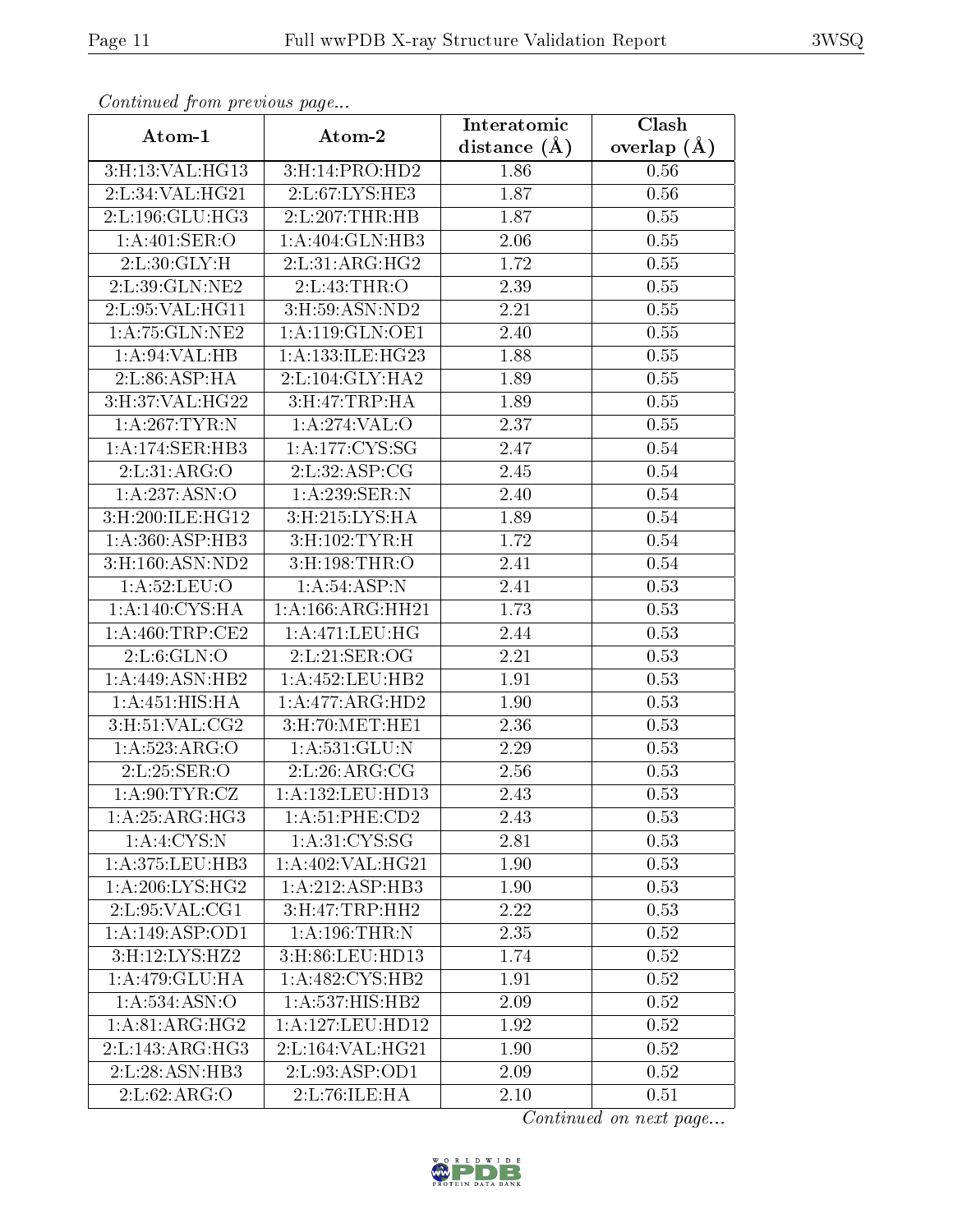| Continuea from previous page |                       | Interatomic    | Clash         |  |
|------------------------------|-----------------------|----------------|---------------|--|
| Atom-1                       | Atom-2                | distance $(A)$ | overlap $(A)$ |  |
| 1: A:24:LEU:HD12             | 1: A:28:TYR:HE2       | 1.74           | 0.51          |  |
| 1:A:294:PRO:O                | 1:A:297:ASN:HB2       | 2.11           | 0.51          |  |
| 2:L:28:ASN:ND2               | 2:L:91:VAL:HG11       | 2.26           | 0.51          |  |
| 3:H:71:THR:OG1               | $3:$ H $:80:TYR$ :HB2 | 2.11           | 0.50          |  |
| 2:L:95:VAL:HG11              | 3:H:59:ASN:HD22       | 1.75           | 0.50          |  |
| 1:A:92:LEU:HD12              | 1: A:93:ALA:N         | 2.26           | 0.50          |  |
| 1:A:216:GLU:HG2              | 1:A:217:GLN:N         | 2.25           | 0.50          |  |
| 1: A:279:TYR:CE2             | 1: A:465: ARG:HG3     | 2.47           | 0.50          |  |
| 1: A:96: ASP:HA              | 1:A:135:ARG:O         | $2.10\,$       | 0.50          |  |
| 1: A:56: GLN:O               | 1: A:77: LEU: HD23    | 2.10           | 0.50          |  |
| 1: A:372: PRO:HB3            | 1:A:397:LEU:HD11      | 1.93           | 0.50          |  |
| 1:A:37:ASN:HB3               | 1: A:61:TYR:CE1       | 2.45           | 0.50          |  |
| 2:L:159:ASN:HD22             | 2:L:182:LEU:HD21      | 1.77           | 0.50          |  |
| 1: A:90: TYR:CD1             | 1:A:132:LEU:HB2       | 2.47           | 0.50          |  |
| 1:A:269:PHE:O                | 1:A:271:ALA:N         | 2.45           | 0.50          |  |
| 1:A:490:HIS:CE1              | 1:A:492:LEU:HB2       | 2.47           | 0.50          |  |
| 1: A:90: TYR: CE2            | 1:A:132:LEU:HD22      | 2.47           | 0.49          |  |
| 1: A: 45: THR: HG22          | 1:A:68:GLN:HB3        | 1.94           | 0.49          |  |
| 3:H:151:PHE:HB2              | 3:H:180:LEU:HD22      | 1.94           | 0.49          |  |
| 1: A:141:TYR:HA              | 1: A:144:THR:OG1      | 2.11           | 0.49          |  |
| 1:A:280:ASN:ND2              | 1:A:410:ARG:O         | 2.45           | 0.49          |  |
| 1: A:548: GLN:O              | 1: A: 550: GLY: N     | 2.42           | 0.49          |  |
| 1: A:97: ASN:O               | 1:A:114:GLY:HA2       | 2.13           | 0.48          |  |
| 1: A:140: CYS: HA            | 1: A: 166: ARG: NH2   | 2.28           | 0.48          |  |
| 2:L:62:ARG:NH2               | 2:L:83:ASP:OD1        | 2.46           | 0.48          |  |
| 1:A:532:TYR:CE2              | 1: A: 557: PRO: HD3   | 2.49           | 0.48          |  |
| 3:H:87:ARG:HG3               | 3:H:89:ASP:H          | 1.77           | 0.48          |  |
| 2:L:74:LEU:HD12              | 2: L: 75: ALA: H      | 1.78           | 0.48          |  |
| $1:A:149:\overline{ASP:CG}$  | 1:A:195:ARG:H         | 2.16           | 0.48          |  |
| 1:A:284:THR:HG22             | 1:A:285:ASP:N         | 2.29           | 0.48          |  |
| 1: A:50: SER:O               | 1: A:53: GLN: HG2     | 2.14           | 0.48          |  |
| 2:L:34:VAL:HA                | 2: L:90:THR:O         | 2.13           | 0.48          |  |
| 1:A:143:ASP:OD1              | 1:A:143:ASP:N         | 2.46           | 0.48          |  |
| 3:H:101:GLY:HA3              | 3: H: 102: TYR: CD1   | 2.45           | 0.48          |  |
| 1: A:439:LEU:HD12            | 1: A:464:PHE:HE1      | 1.78           | 0.48          |  |
| 3:H:143:LEU:HB2              | 3:H:216:VAL:HG11      | 1.95           | 0.47          |  |
| 2:L:62:ARG:HH21              | 2: L:83: ASP:CG       | 2.17           | 0.47          |  |
| 1:A:466:ASN:ND2              | 1:A:469:GLN:HG3       | 2.29           | 0.47          |  |
| 3:H:51:VAL:CG1               | 3: H:51: VAL:O        | 2.61           | 0.47          |  |
| 1:A:348:ILE:HD12             | 1:A:352:LEU:HD11      | 1.96           | 0.47          |  |
| 1:A:39:GLU:OE2               | 1: A:61:TYR:OH        | 2.13           | 0.47          |  |

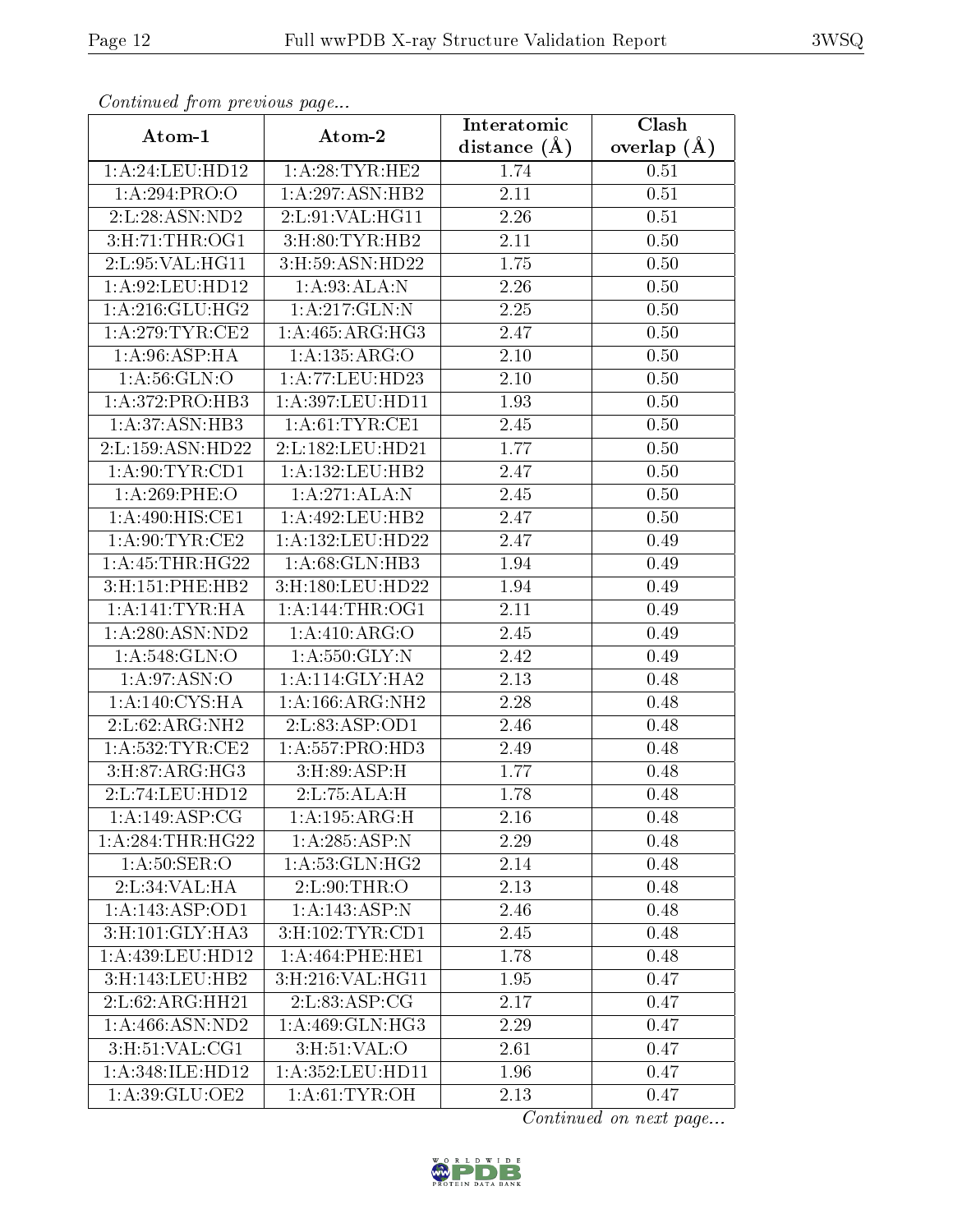| Continuatu jibin previous puge |                              | Interatomic      | Clash           |  |
|--------------------------------|------------------------------|------------------|-----------------|--|
| Atom-1                         | Atom-2                       | distance $(\AA)$ | overlap $(\AA)$ |  |
| 1:A:143:ASP:C                  | 1:A:145:ILE:H                | 2.18             | 0.47            |  |
| 2:L:96:PRO:O                   | 2: L:96: PRO:CD              | 2.63             | 0.47            |  |
| 1:A:217:GLN:HB3                | 1: A:242: CYS:O              | 2.15             | 0.47            |  |
| 1:A:422:THR:HG23               | 1: A: 445: LEU: HD23         | 1.96             | 0.47            |  |
| 1: A:454: PHE: CZ              | 1:A:487:LEU:HB3              | 2.50             | 0.47            |  |
| 2: L: 33: PRO:HG2              | 2:L:34:VAL:HG23              | 1.97             | 0.47            |  |
| 2:L:20:LEU:HD22                | 2:L:103:SER:OG               | $2.15\,$         | 0.47            |  |
| 2:L:28:ASN:HB2                 | 2:L:31:ARG:NH1               | 2.30             | 0.47            |  |
| 1:A:121:ARG:HA                 | 1:A:183:TRP:CD1              | 2.50             | 0.47            |  |
| 1:A:348:ILE:HG13               | 1:A:381:LEU:HD13             | 1.97             | 0.47            |  |
| 1: A:40:LEU:HD21               | 1:A:52:LEU:HD21              | 1.96             | 0.46            |  |
| 3: H: 38: ARG: HA              | 3: H:93: VAL:O               | 2.15             | 0.46            |  |
| 1: A:52: LEU: C                | 1: A:54:ASP:H                | 2.18             | 0.46            |  |
| 1:A:511:GLN:O                  | 1:A:536:ARG:HD2              | 2.16             | 0.46            |  |
| 1:A:147:TRP:CH2                | 1:A:183:TRP:HH2              | 2.33             | 0.46            |  |
| 2:L:59:VAL:HA                  | 2: L:60: PRO:H <sub>D3</sub> | 1.60             | 0.46            |  |
| 1: A: 186: SER: OG             | 1:A:188:GLU:HG2              | 2.16             | 0.46            |  |
| 1: A:466: ASN:O                | 1:A:469:GLN:HB2              | 2.16             | 0.46            |  |
| 1:A:17:PRO:HD2                 | 1: A:18: GLU:OE1             | $2.15\,$         | 0.46            |  |
| 1: A:371: GLN:O                | 1: A:374: GLN: HB2           | 2.16             | 0.46            |  |
| 1:A:437:ARG:O                  | 1:A:463:LEU:HA               | 2.16             | 0.46            |  |
| 3:H:206:LYS:HE2                | 3:H:206:LYS:O                | 2.16             | 0.46            |  |
| 3:H:205:HIS:CD2                | 3:H:207:PRO:HD2              | 2.51             | 0.46            |  |
| 2:L:93:ASP:HB3                 | 2:L:94:SER:H                 | 1.56             | $0.46\,$        |  |
| 1: A:542: HIS: HA              | 1: A:543: PRO:HD3            | 1.87             | 0.45            |  |
| 3:H:25:SER:C                   | 3:H:26:SER:HG                | 2.16             | 0.45            |  |
| 1:A:13:LEU:HA                  | 1:A:14:PRO:HD3               | 1.78             | 0.45            |  |
| 2: L: 116: VAL: O              | 2: L: 208: LYS: NZ           | 2.48             | 0.45            |  |
| 1:A:291:LEU:O                  | 1:A:292:VAL:HG23             | 2.16             | 0.45            |  |
| 1:A:342:PHE:HA                 | 1:A:345:CYS:SG               | 2.56             | 0.45            |  |
| $3:$ H $:50:$ ASP $:$ O        | 3: H:70: MET:HE3             | 2.07             | 0.45            |  |
| 1:A:236:PHE:O                  | 1:A:238:HIS:N                | 2.49             | 0.45            |  |
| 1: A:321: TYR: HD1             | 1: A:349: PHE:HB2            | 1.82             | 0.45            |  |
| 1: A: 439: LEU: HB2            | 1:A:463:LEU:HB3              | 1.98             | 0.45            |  |
| 3:H:83:LEU:HD13                | 3:H:86:LEU:HD21              | 1.97             | 0.45            |  |
| 2:L:35:SER:HB2                 | 2:L:47:LEU:HD11              | 1.98             | 0.45            |  |
| 1:A:227:HIS:CE1                | 1:A:241:ILE:HG23             | 2.52             | 0.45            |  |
| 1: A: 35: GLN: HG2             | 1: A:35: GLN:H               | 1.46             | 0.45            |  |
| 3: H:6: GLN:N                  | 3:H:110:GLN:OE1              | 2.36             | 0.45            |  |
| 3:H:24:ALA:HB3                 | 3:H:29:PHE:CD2               | 2.51             | 0.45            |  |
| 2:L:120:PRO:HB3                | 2:L:210:PHE:CE1              | 2.52             | 0.45            |  |

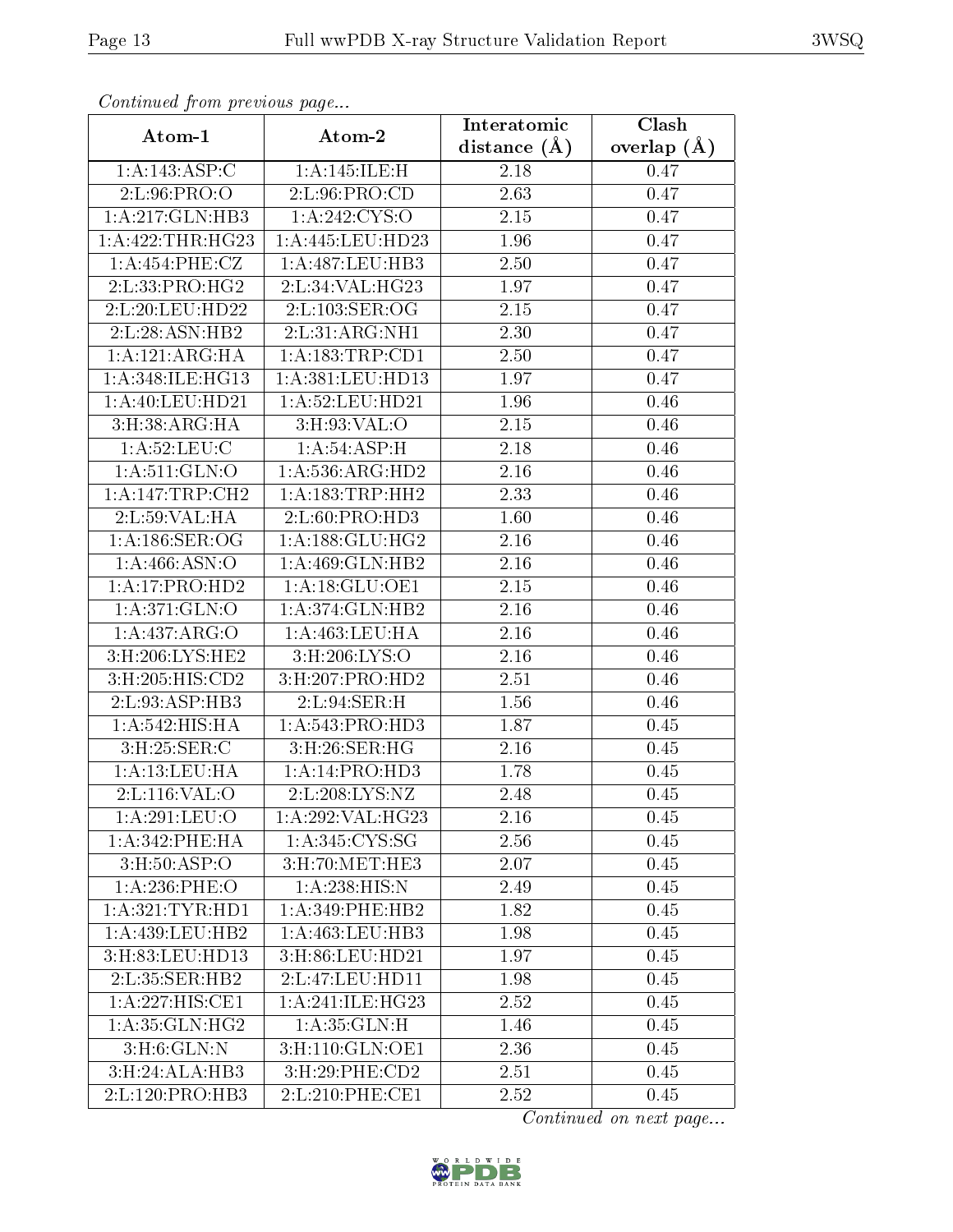| Comunaca jiom previous page  |                      | Interatomic    | Clash         |  |
|------------------------------|----------------------|----------------|---------------|--|
| Atom-1                       | Atom-2               | distance $(A)$ | overlap $(A)$ |  |
| 1: A:124:THR:O               | 1:A:150:ILE:HA       | 2.17           | 0.45          |  |
| 1: A:249:LEU:HD11            | 1:A:287:GLY:HA2      | 1.98           | 0.45          |  |
| 1: A:514: ARG: NH1           | 1: A:531: GLU:OE2    | 2.50           | $0.45\,$      |  |
| 2: L: 124: GLU: HG3          | 3: H: 127: PHE: CE1  | 2.52           | 0.45          |  |
| 3: H: 53: THR: HA            | 3: H: 72: THR: HG21  | 1.99           | 0.44          |  |
| $1:A:140:CYS:H\overline{B3}$ | 1:A:141:TYR:CD1      | 2.52           | 0.44          |  |
| 1: A:300: VAL: HG11          | 1: A:310: GLU:CD     | 2.38           | 0.44          |  |
| 3: H: 100: ARG: HB3          | 3:H:106:ASP:OD2      | 2.17           | 0.44          |  |
| 1: A: 356: PRO:HG2           | 3:H:32:TYR:CE1       | 2.51           | 0.44          |  |
| 3:H:173:ALA:HB1              | 3:H:181:TYR:HB3      | 1.98           | 0.44          |  |
| 1:A:453:CYS:SG               | 1:A:477:ARG:HD3      | 2.57           | 0.44          |  |
| 1:A:530:ARG:HD3              | 1: A:530:ARG:HA      | 1.82           | 0.44          |  |
| 1:A:450:THR:HB               | 1: A:451: HIS: CE1   | 2.52           | 0.44          |  |
| 1:A:490:HIS:HE1              | 1:A:492:LEU:HD22     | 1.82           | 0.44          |  |
| 2: L:31: ARG:O               | 2:L:32:ASP:CB        | 2.65           | 0.44          |  |
| 1: A: 522: CYS:O             | 1:A:524:VAL:N        | 2.51           | 0.44          |  |
| 2:L:30:GLY:N                 | 2:L:31:ARG:CA        | 2.76           | 0.44          |  |
| 1: A:532:TYR:CZ              | 1: A: 557: PRO: HD3  | 2.52           | 0.44          |  |
| 3:H:132:SER:OG               | 3:H:133:SER:N        | 2.50           | 0.44          |  |
| 3: H: 11: LEU: HD21          | 3:H:115:THR:HG21     | 1.99           | 0.44          |  |
| 3:H:214:LYS:HD2              | 3:H:214:LYS:HA       | 1.85           | 0.44          |  |
| 3: H:90: ASP:O               | 3: H:94: TYR: OH     | 2.33           | 0.44          |  |
| 3: H:32: TYR: CD2            | 3:H:98:ARG:HD2       | 2.53           | 0.43          |  |
| 1: A:262: ASN: HA            | 1:A:263:PRO:HD2      | 1.81           | 0.43          |  |
| 1:A:277:CYS:HA               | 1: A:278: PRO:HD3    | 1.67           | 0.43          |  |
| 1: A:291:LEU:HB3             | 1:A:412:ARG:HB3      | 2.01           | 0.43          |  |
| 1:A:328:LEU:HD23             | 1:A:331:VAL:HG21     | 1.99           | 0.43          |  |
| 1:A:355:LEU:O                | 1:A:358:SER:HB2      | 2.18           | 0.43          |  |
| 1:A:391:SER:HA               | 1: A:424: GLN:O      | 2.18           | 0.43          |  |
| $3:$ H:106:ASP:N             | 3:H:106:ASP:OD1      | 2.42           | 0.43          |  |
| 1: A:295:LEU:HD12            | 1: A:295:LEU:HA      | 1.84           | 0.43          |  |
| 1:A:143:ASP:O                | 1:A:145:ILE:N        | 2.51           | 0.43          |  |
| 1: A:24:LEU:HD23             | 1:A:43:LEU:HD21      | 2.00           | 0.43          |  |
| 1:A:458:VAL:HG21             | 1:A:499:TRP:CE3      | 2.53           | 0.43          |  |
| 1:A:383:GLU:HG2              | 1: A: 383: GLU: O    | 2.18           | 0.43          |  |
| 1:A:7:THR:OG1                | 1:A:39:GLU:HB2       | 2.18           | 0.43          |  |
| 3:H:126:VAL:HG21             | 3:H:203:VAL:HG21     | 1.99           | 0.43          |  |
| 1: A:23:MET:HG2              | 1: A: 443: LEU: HD12 | 2.01           | 0.43          |  |
| 1: A:246:CYS:SG              | 1: A:268:THR:HG22    | 2.59           | 0.43          |  |
| 1:A:371:GLN:HA               | 1:A:372:PRO:HD3      | 1.76           | 0.42          |  |
| 2: L:90: THR:HB              | 2:L:92:TRP:HD1       | 1.84           | 0.42          |  |

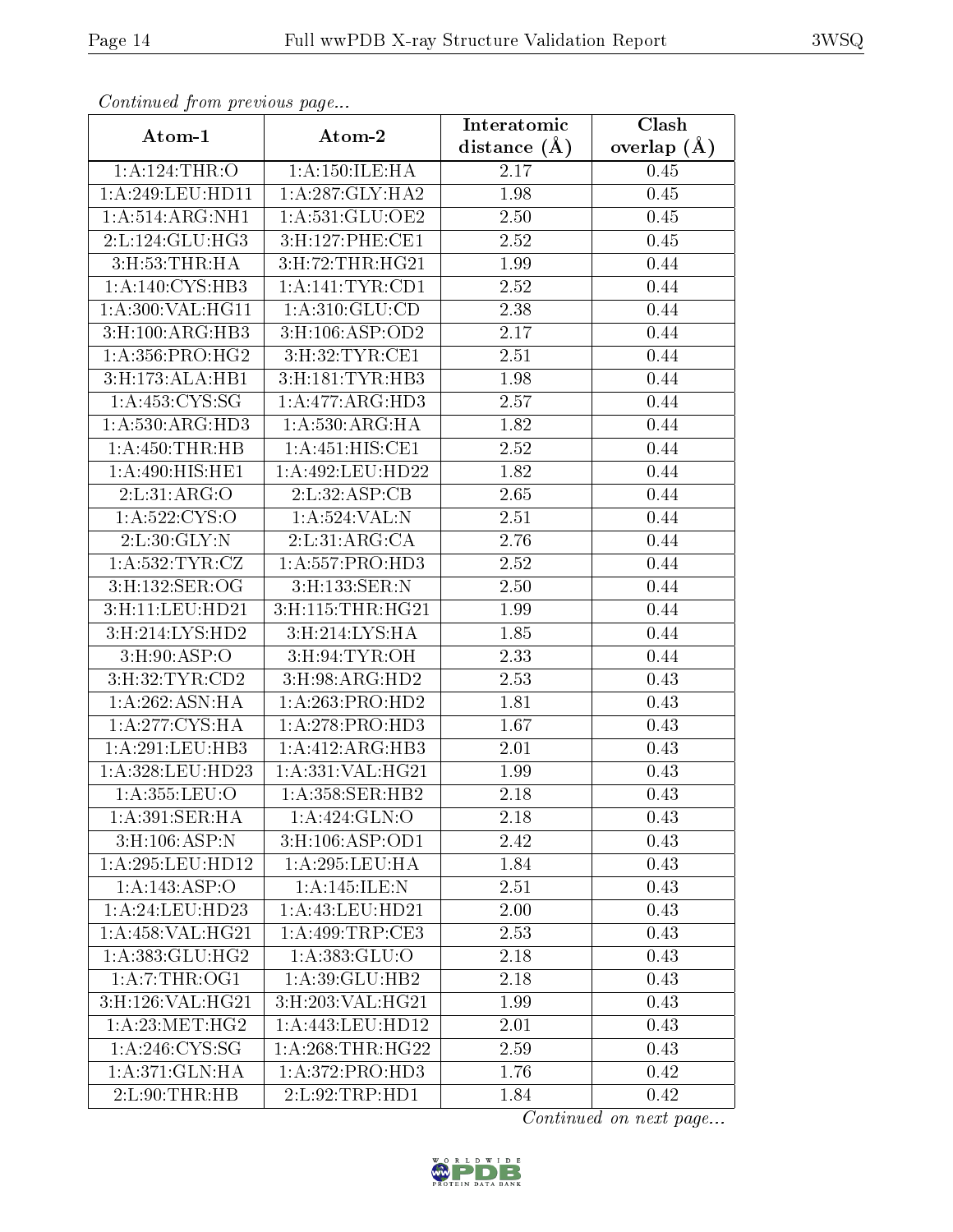| Continuati pont previous page |                                        | Interatomic    | $\overline{\text{Clash}}$ |  |
|-------------------------------|----------------------------------------|----------------|---------------------------|--|
| Atom-1                        | Atom-2                                 | distance $(A)$ | overlap $(\AA)$           |  |
| 3: H: 199: TYR: O             | 3:H:216:VAL:N                          | 2.36           | 0.42                      |  |
| 1:A:241:ILE:O                 | 1:A:241:ILE:HG22                       | 2.19           | 0.42                      |  |
| 1: A:546: GLN: HA             | 1: A:547: PRO:HD3                      | 1.85           | 0.42                      |  |
| 3:H:13:VAL:CG1                | 3: H: 14: PRO: HD2                     | 2.49           | 0.42                      |  |
| 3:H:144:GLY:HA2               | 3: H: 159: TRP: CZ2                    | $2.54\,$       | 0.42                      |  |
| 1: A:10: LYS:HB3              | 1: A:11:LEV:H                          | 1.50           | 0.42                      |  |
| 3:H:89:ASP:N                  | 3:H:89:ASP:OD1                         | 2.51           | 0.42                      |  |
| 1: A:323:LEU:HD13             | 1:A:332:ARG:O                          | 2.19           | 0.42                      |  |
| 1:A:434:ARG:NE                | 1:A:516:GLN:HG3                        | 2.34           | 0.42                      |  |
| 3:H:12:LYS:HE2                | 3: H: 18: VAL: HB                      | 2.01           | 0.42                      |  |
| 1: A: 153: LYS: C             | 1: A: 155: ASN:H                       | 2.22           | 0.42                      |  |
| 1:A:19:THR:O                  | 1:A:22:ASP:N                           | 2.53           | 0.42                      |  |
| $1: A:377:\overline{VAL:O}$   | 1: A: 380: THR: HG22                   | 2.19           | 0.42                      |  |
| $3: H: 106: \overline{ASP:O}$ | $3: H: 108: \overline{\text{TRP:HD1}}$ | 2.02           | 0.42                      |  |
| 1: A: 130: GLY: HA3           | 1:A:159:LEU:HD13                       | 2.02           | 0.42                      |  |
| 3:H:86:LEU:HD12               | 3: H:86: LEU:H                         | 1.85           | 0.42                      |  |
| 3:H:176:GLN:N                 | 3:H:180:LEU:O                          | 2.50           | 0.42                      |  |
| 1:A:280:ASN:HD22              | 1:A:441:SER:HB3                        | 1.85           | 0.42                      |  |
| 1:A:269:PHE:O                 | 1:A:272:SER:N                          | 2.30           | 0.42                      |  |
| 1: A:426: LEU: HD23           | 1: A:426: LEU: HA                      | 1.77           | 0.42                      |  |
| 3:H:87:ARG:HD2                | 3: H:89: ASP:OD2                       | 2.20           | 0.42                      |  |
| 1:A:149:ASP:OD1               | 1: A:196:THR:HG23                      | 2.20           | 0.41                      |  |
| 1: A:542: HIS: CG             | 1:A:559:ALA:HA                         | 2.55           | 0.41                      |  |
| 1:A:542:HIS:CB                | 1:A:559:ALA:HA                         | 2.50           | 0.41                      |  |
| 2:L:188:GLU:CD                | 2:L:212:ARG:HH21                       | 2.23           | 0.41                      |  |
| 1: A:399: ASP:HB2             | 1: A: 431: LEU: O                      | 2.20           | 0.41                      |  |
| 3:H:175:LEU:HA                | 3: H: 181: TYR: HA                     | 2.02           | 0.41                      |  |
| 3: H:70: MET:HE3              | 3: H:70: MET:HB2                       | 1.92           | 0.41                      |  |
| 2:L:177:SER:HB2               | 3: H:171: PHE: CE1                     | 2.55           | 0.41                      |  |
| 1: A:375:LEU:C                | 1:A:377:VAL:N                          | 2.71           | 0.41                      |  |
| 1: A:63:LEU:HD12              | 1: A:64: ILE:N                         | 2.35           | 0.41                      |  |
| 3: H: 50: ASP: CG             | $3: H: 51: V\overline{\mathrm{AL}:N}$  | 2.72           | 0.41                      |  |
| 3: H:24: ALA:HB3              | 3:H:29:PHE:HD2                         | 1.85           | 0.41                      |  |
| 2: L: 114: PRO: HD3           | 2:L:199:HIS:ND1                        | 2.35           | 0.41                      |  |
| 2:L:52:ALA:HB3                | 2: L: 53: PRO:H <sub>D3</sub>          | 2.02           | 0.41                      |  |
| 1: A:431:LEU:HD13             | 1:A:499:TRP:HZ3                        | 1.85           | 0.41                      |  |
| 1: A:492:LEU:HA               | 1:A:492:LEU:HD12                       | 1.84           | 0.41                      |  |
| 2: L:26: ARG:O                | 2:L:28:ASN:N                           | 2.53           | 0.41                      |  |
| 2: L:6: GLN: HA               | 2: L: 7: PRO: HA                       | 1.77           | 0.41                      |  |
| 1: A: 227: HIS: HA            | 1:A:230:CYS:SG                         | 2.60           | 0.41                      |  |
| 1: A: 454: PHE: HE1           | 1:A:487:LEU:HD23                       | 1.85           | 0.41                      |  |

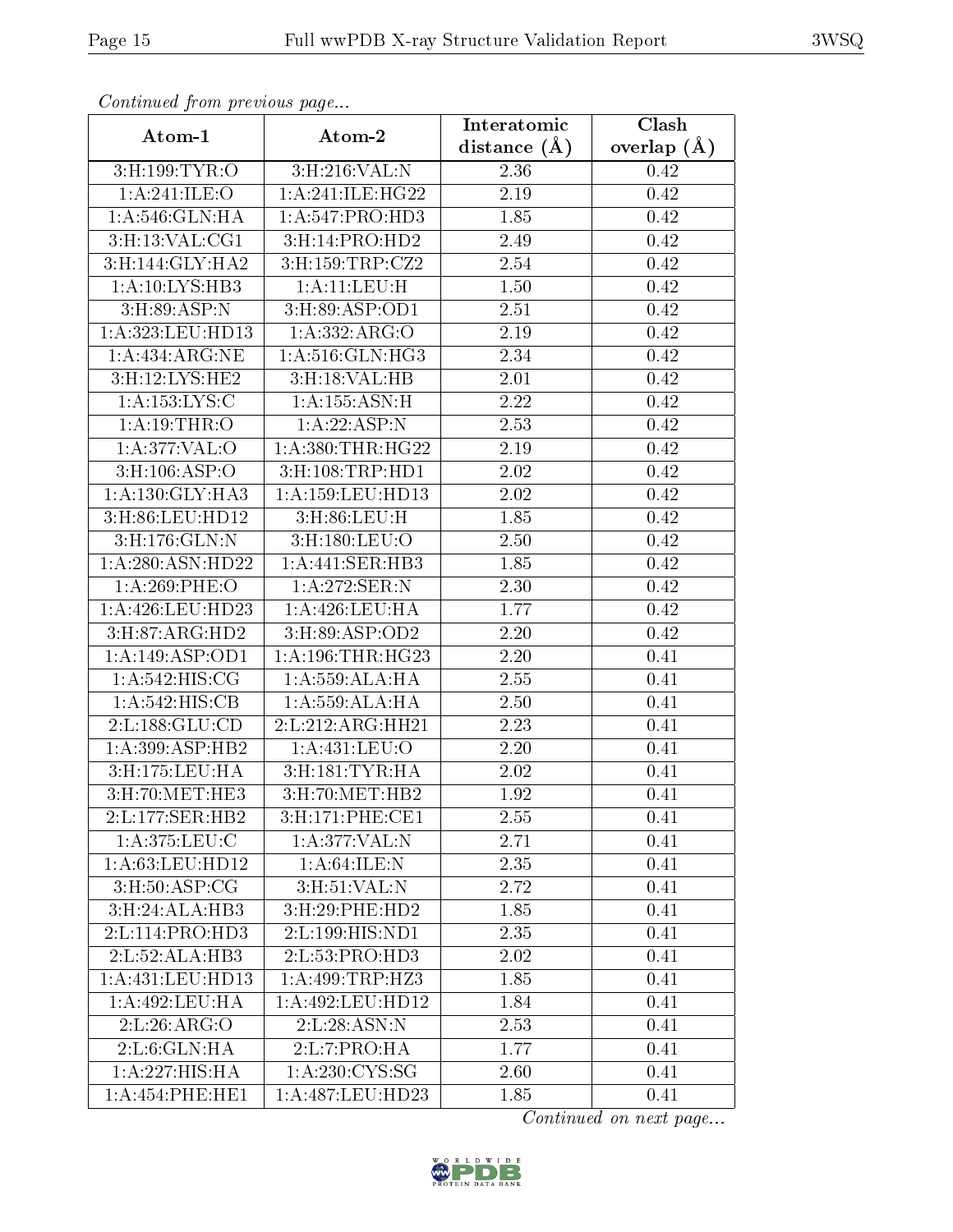|                     |                      | Interatomic    | Clash         |
|---------------------|----------------------|----------------|---------------|
| Atom-1              | Atom-2               | distance $(A)$ | overlap $(A)$ |
| 2:L:111:VAL:HG13    | 2:LI:141:TYR:O       | 2.21           | 0.41          |
| 2: L:90:THR:HB      | 2:L:92:TRP:CD1       | 2.55           | 0.41          |
| 1:A:132:LEU:CD1     | 1: A: 161: LEU: HB3  | 2.50           | 0.41          |
| 1:A:241:ILE:O       | 1: A:242: CYS:C      | 2.59           | 0.41          |
| 1:A:149:ASP:OD2     | 1:A:194:THR:N        | 2.40           | 0.41          |
| 1: A:253: ASN: C    | 1:A:255:ASP:H        | 2.25           | 0.41          |
| 1: A:361: GLY:HA3   | 1: A:367:THR:O       | 2.21           | 0.41          |
| 1: A:360: ASP:HA    | 1: A:369: PRO:HB3    | 2.02           | 0.41          |
| 1: A:66: HIS: HA    | 1: A:96: ASP:O       | 2.20           | 0.41          |
| 3: H: 19: LYS: HG2  | 3:H:82:GLU:HG2       | 2.02           | 0.41          |
| 2:L:122:SER:OG      | 3:H:127:PHE:HB3      | 2.21           | 0.41          |
| 3: H:32: TYR:O      | 3:H:53:THR:HG21      | 2.16           | 0.40          |
| 1:A:219:ALA:O       | 1:A:232:ALA:HB3      | 2.21           | 0.40          |
| 1:A:234:LEU:HD22    | 1:A:234:LEU:HA       | 1.90           | 0.40          |
| 1: A:98: GLY:HA3    | 1:A:137:PRO:HD2      | 2.03           | 0.40          |
| 1: A:113: GLY:O     | 1:A:138:GLN:HG3      | 2.21           | 0.40          |
| 1: A:345: CYS:O     | 1: A: 380: THR: HG23 | 2.22           | 0.40          |
| 2: L:48: LEU: HA    | 2: L: 59: VAL:HGI1   | 2.02           | 0.40          |
| 1: A:145: ILE: HG13 | 1: A: 183: TRP: CZ3  | 2.56           | 0.40          |
| 1: A: 166: ARG: HD3 | 1: A: 168: ARG: O    | 2.20           | 0.40          |

There are no symmetry-related clashes.

## 5.3 Torsion angles (i)

#### 5.3.1 Protein backbone (i)

In the following table, the Percentiles column shows the percent Ramachandran outliers of the chain as a percentile score with respect to all X-ray entries followed by that with respect to entries of similar resolution.

The Analysed column shows the number of residues for which the backbone conformation was analysed, and the total number of residues.

| Mol            | Chain | Analysed                                  | Favoured   | Allowed    | <b>Outliers</b> |                 | Percentiles  |  |
|----------------|-------|-------------------------------------------|------------|------------|-----------------|-----------------|--------------|--|
|                | A     | $551/564$ (98%)                           | 413 (75\%) | $88(16\%)$ | $50(9\%)$       |                 | $1$ 8        |  |
| $\overline{2}$ |       | $213/215(99\%)$   172 (81\%)              |            | $30(14\%)$ | 11 $(5%)$       | $\boxed{2}$     | 18           |  |
| 3              | Η     | $216/218$ (99\%)   178 (82\%)             |            | $31(14\%)$ | 7(3%)           | $\vert 4 \vert$ | 29           |  |
| All            | All   | $980/997(98\%)$   763 (78\%)   149 (15\%) |            |            | 68 (7\%)        |                 | $\boxed{12}$ |  |



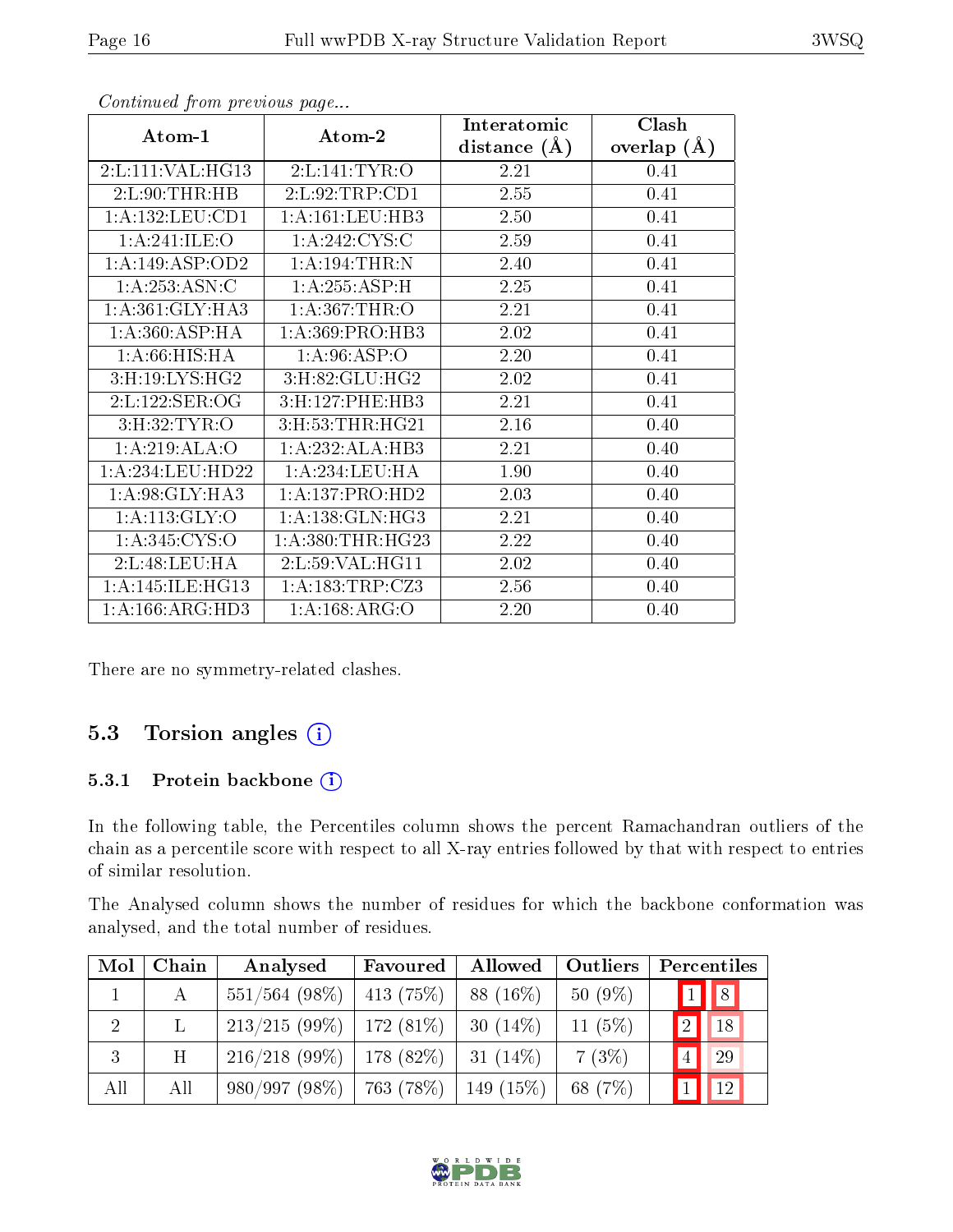All (68) Ramachandran outliers are listed below:

| Mol            | Chain                                                                                                                                                                                                                                                                                                                                                                                                                                                                           | Res              | Type                                                                  |
|----------------|---------------------------------------------------------------------------------------------------------------------------------------------------------------------------------------------------------------------------------------------------------------------------------------------------------------------------------------------------------------------------------------------------------------------------------------------------------------------------------|------------------|-----------------------------------------------------------------------|
| $\mathbf{1}$   | $\overline{A}$                                                                                                                                                                                                                                                                                                                                                                                                                                                                  | $\overline{35}$  | $\overline{\text{GLN}}$                                               |
| $\overline{1}$ |                                                                                                                                                                                                                                                                                                                                                                                                                                                                                 | $\overline{37}$  | $\overline{\mathrm{ASN}}$                                             |
| $\overline{1}$ |                                                                                                                                                                                                                                                                                                                                                                                                                                                                                 | $\overline{53}$  | $\overline{\text{GLN}}$                                               |
| $\mathbf{1}$   |                                                                                                                                                                                                                                                                                                                                                                                                                                                                                 | $\overline{96}$  | $\overline{\text{ASP}}$                                               |
| $\mathbf{1}$   |                                                                                                                                                                                                                                                                                                                                                                                                                                                                                 | 121              | $\overline{\rm{ARG}}$                                                 |
| $\overline{1}$ |                                                                                                                                                                                                                                                                                                                                                                                                                                                                                 | 178              | $\overline{\text{LYS}}$                                               |
| $\overline{1}$ |                                                                                                                                                                                                                                                                                                                                                                                                                                                                                 | <b>220</b>       | $\frac{\overline{\text{ALA}}}{\overline{\text{PHE}}}$                 |
| $\overline{1}$ |                                                                                                                                                                                                                                                                                                                                                                                                                                                                                 | $\overline{257}$ |                                                                       |
| $\mathbf{1}$   |                                                                                                                                                                                                                                                                                                                                                                                                                                                                                 | 270              | $\frac{1}{\text{GLY}}$                                                |
| $\overline{1}$ |                                                                                                                                                                                                                                                                                                                                                                                                                                                                                 | $\overline{302}$ | $\overline{\text{ALA}}$                                               |
| $\mathbf{1}$   |                                                                                                                                                                                                                                                                                                                                                                                                                                                                                 | 396              | $\overline{\text{SER}}$                                               |
| $\overline{1}$ |                                                                                                                                                                                                                                                                                                                                                                                                                                                                                 | 431              | LEU                                                                   |
| $\overline{1}$ |                                                                                                                                                                                                                                                                                                                                                                                                                                                                                 | 434              | $\overline{\rm{ARG}}$                                                 |
| $\overline{2}$ | $\frac{\frac{1}{\sqrt{A}} \cdot \frac{1}{\sqrt{A}} \cdot \frac{1}{\sqrt{A}} \cdot \frac{1}{\sqrt{A}} \cdot \frac{1}{\sqrt{A}} \cdot \frac{1}{\sqrt{A}} \cdot \frac{1}{\sqrt{A}} \cdot \frac{1}{\sqrt{A}} \cdot \frac{1}{\sqrt{A}} \cdot \frac{1}{\sqrt{A}} \cdot \frac{1}{\sqrt{A}} \cdot \frac{1}{\sqrt{A}} \cdot \frac{1}{\sqrt{A}} \cdot \frac{1}{\sqrt{A}} \cdot \frac{1}{\sqrt{A}} \cdot \frac{1}{\sqrt{A}} \cdot \frac{1}{\sqrt{A}} \cdot \frac{1}{\sqrt{A}} \cdot \frac$ | $\overline{32}$  | $\overline{\text{ASP}}$                                               |
| $\overline{2}$ |                                                                                                                                                                                                                                                                                                                                                                                                                                                                                 | $\overline{52}$  | $\overline{\rm ALA}$                                                  |
| $\overline{3}$ |                                                                                                                                                                                                                                                                                                                                                                                                                                                                                 | $\overline{51}$  | $\overline{\text{VAL}}$                                               |
| $\overline{1}$ | $\frac{\overline{A}}{\overline{A}}$ $\frac{\overline{A}}{\overline{A}}$ $\frac{\overline{A}}{\overline{A}}$ $\frac{\overline{A}}{\overline{A}}$ $\frac{\overline{A}}{\overline{A}}$ $\frac{\overline{A}}{\overline{A}}$                                                                                                                                                                                                                                                         | $\overline{8}$   | $\overline{\text{ASP}}$                                               |
| $\overline{1}$ |                                                                                                                                                                                                                                                                                                                                                                                                                                                                                 | $\overline{77}$  | LEU                                                                   |
| $\mathbf{1}$   |                                                                                                                                                                                                                                                                                                                                                                                                                                                                                 | $\overline{78}$  | $\overline{\rm{ARG}}$                                                 |
| $\overline{1}$ |                                                                                                                                                                                                                                                                                                                                                                                                                                                                                 | <b>123</b>       | <b>LEU</b>                                                            |
| $\overline{1}$ |                                                                                                                                                                                                                                                                                                                                                                                                                                                                                 | 144              | <b>THR</b>                                                            |
| $\overline{1}$ |                                                                                                                                                                                                                                                                                                                                                                                                                                                                                 | $\overline{202}$ | $\frac{\frac{\text{CYS}}{\text{GYN}}}{\frac{\text{TYR}}{\text{GLN}}}$ |
| $\overline{1}$ |                                                                                                                                                                                                                                                                                                                                                                                                                                                                                 | 237              |                                                                       |
| $\mathbf{1}$   |                                                                                                                                                                                                                                                                                                                                                                                                                                                                                 | 279              |                                                                       |
| $\overline{1}$ |                                                                                                                                                                                                                                                                                                                                                                                                                                                                                 | 376              |                                                                       |
| $\overline{1}$ |                                                                                                                                                                                                                                                                                                                                                                                                                                                                                 | 416              | <b>ASN</b>                                                            |
| $\overline{1}$ |                                                                                                                                                                                                                                                                                                                                                                                                                                                                                 | 426              | $\overline{\text{LEU}}$                                               |
| $\overline{1}$ | $\overline{A}$                                                                                                                                                                                                                                                                                                                                                                                                                                                                  | 440              | $\overline{\text{GLY}}$                                               |
| $\overline{1}$ | $\overline{A}$                                                                                                                                                                                                                                                                                                                                                                                                                                                                  | $\overline{523}$ | $\overline{\rm{ARG}}$                                                 |
| $\mathbf 1$    | $\mathbf{A}$                                                                                                                                                                                                                                                                                                                                                                                                                                                                    | 529              | PRO                                                                   |
| $\overline{1}$ | $\frac{\overline{A}}{\overline{L}}$                                                                                                                                                                                                                                                                                                                                                                                                                                             | 549              | ASN                                                                   |
| $\overline{2}$ |                                                                                                                                                                                                                                                                                                                                                                                                                                                                                 | $\overline{27}$  | THR                                                                   |
| $\overline{2}$ | $\overline{\mathrm{L}}$                                                                                                                                                                                                                                                                                                                                                                                                                                                         | $\overline{53}$  | PRO                                                                   |
| $\overline{c}$ | $\bar{\bar{\text{L}}}$                                                                                                                                                                                                                                                                                                                                                                                                                                                          | 77               | $\overline{\text{SER}}$                                               |
| $\overline{3}$ | $\overline{\text{H}}$                                                                                                                                                                                                                                                                                                                                                                                                                                                           | 9                | $\overline{\text{GLY}}$                                               |
| $\overline{3}$ | $\overline{H}$                                                                                                                                                                                                                                                                                                                                                                                                                                                                  | 120              | <b>SER</b>                                                            |
| $\overline{3}$ | $\overline{\rm H}$                                                                                                                                                                                                                                                                                                                                                                                                                                                              | $\overline{194}$ | $\overline{\text{LEU}}$                                               |
| $\mathbf{1}$   | $\frac{\overline{A}}{\overline{A}}$                                                                                                                                                                                                                                                                                                                                                                                                                                             | 66               | $\overline{HIS}$                                                      |
| $\mathbf 1$    |                                                                                                                                                                                                                                                                                                                                                                                                                                                                                 | 67               | $\overline{\mathrm{ASN}}$                                             |
| $\mathbf{1}$   | $\overline{A}$                                                                                                                                                                                                                                                                                                                                                                                                                                                                  | 68               | $\overline{\text{GLN}}$                                               |
| $\mathbf{1}$   | $\overline{A}$                                                                                                                                                                                                                                                                                                                                                                                                                                                                  | 137              | PRO                                                                   |
| $\mathbf{1}$   | $\overline{A}$                                                                                                                                                                                                                                                                                                                                                                                                                                                                  | 173              | $\overline{\text{CYS}}$                                               |

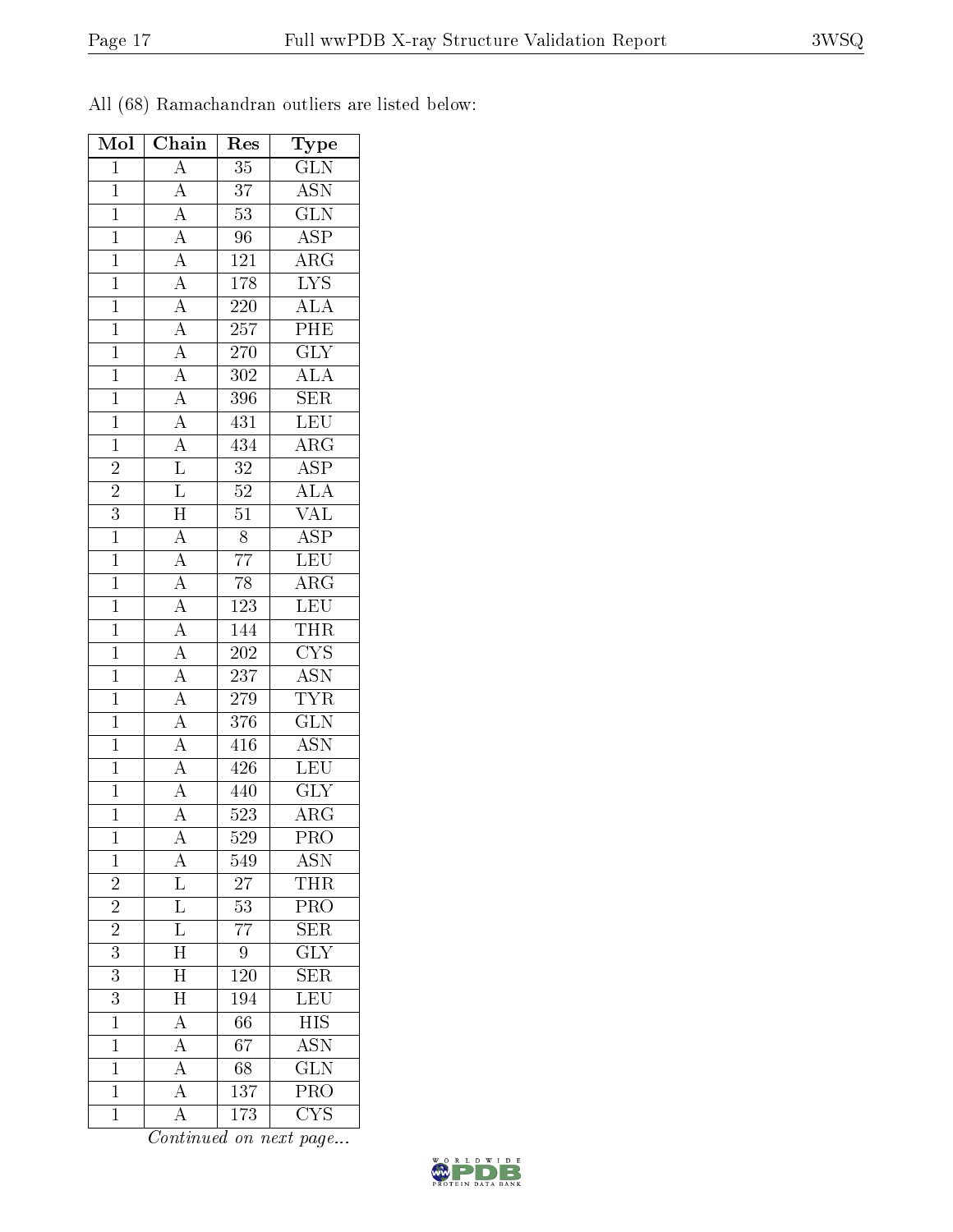| $\overline{\text{Mol}}$ | $\cdot$<br>$\overline{\text{Chain}}$                                    | ı.<br>Res        | $\mathbf{r}$<br>$\overline{v}$<br>Type |
|-------------------------|-------------------------------------------------------------------------|------------------|----------------------------------------|
| $\overline{1}$          | $\overline{A}$                                                          | 238              | <b>HIS</b>                             |
| $\overline{1}$          | $\overline{A}$                                                          | 242              | <b>CYS</b>                             |
| $\overline{1}$          | $\overline{A}$                                                          | 256              | <b>THR</b>                             |
| $\mathbf{1}$            | $\frac{\overline{A}}{\overline{L}}$ $\frac{\overline{L}}{\overline{L}}$ | 546              | $\overline{\text{GLN}}$                |
| $\overline{2}$          |                                                                         | $56\,$           | $\overline{\text{PRO}}$                |
| $\overline{2}$          |                                                                         | 110              | <b>THR</b>                             |
| $\overline{2}$          |                                                                         | $205\,$          | PRO                                    |
| $\overline{3}$          | $\overline{\rm H}$                                                      | 132              | $\overline{\text{SER}}$                |
| $\overline{1}$          | $\overline{A}$                                                          | 29               | $\overline{\text{GLN}}$                |
| $\overline{1}$          | $\frac{\overline{A}}{\overline{A}}$                                     | 122              | $\overline{\text{SER}}$                |
| $\overline{1}$          |                                                                         | 153              | $\overline{\text{LYS}}$                |
| $\overline{1}$          | $\frac{\overline{A}}{\overline{A}}$                                     | $\overline{154}$ | $\overline{\mathrm{ASN}}$              |
| $\overline{1}$          |                                                                         | 211              | <b>THR</b>                             |
| $\overline{1}$          |                                                                         | 292              | $\overline{\text{VAL}}$                |
| $\overline{1}$          | $\frac{\overline{A}}{\overline{A}}$ $\frac{\overline{A}}{\overline{L}}$ | 327              | $\overline{HIS}$                       |
| $\overline{1}$          |                                                                         | 427              | $\overline{\text{GLY}}$                |
| $\overline{1}$          |                                                                         | $\overline{561}$ | $\overline{\text{GLN}}$                |
| $\overline{2}$          |                                                                         | $\overline{28}$  | <b>ASN</b>                             |
| $\overline{2}$          | $\overline{\mathrm{L}}$                                                 | 33               | $\overline{\text{PRO}}$                |
| $\overline{2}$          | $\overline{\mathbf{L}}$                                                 | 201              | $\overline{\text{GLY}}$                |
| $\overline{3}$          | $\overline{\rm H}$                                                      | 104              | <b>ALA</b>                             |
| $\overline{1}$          | $\overline{A}$                                                          | 176              | $\overline{\text{MET}}$                |
| $\overline{3}$          | $\overline{\rm H}$                                                      | 28               | <b>THR</b>                             |
| $\overline{1}$          | $\overline{A}$                                                          | $\overline{210}$ | $\overline{\text{PRO}}$                |
| $\overline{1}$          | $\overline{A}$                                                          | 197              | $\overline{\text{VAL}}$                |
| $\overline{1}$          | $\overline{\overline{A}}$                                               | $\overline{397}$ | $\overline{\text{LEU}}$                |

### 5.3.2 Protein sidechains (i)

In the following table, the Percentiles column shows the percent sidechain outliers of the chain as a percentile score with respect to all X-ray entries followed by that with respect to entries of similar resolution.

The Analysed column shows the number of residues for which the sidechain conformation was analysed, and the total number of residues.

| Mol            | Chain | Analysed         | Rotameric    | Outliers     | Percentiles |
|----------------|-------|------------------|--------------|--------------|-------------|
|                |       | $478/485(99\%)$  | 383 (80%)    | $95(20\%)$   | $1$ $ 7 $   |
| $\overline{2}$ |       | $182/183$ (100%) | 164 $(90\%)$ | 18 $(10\%)$  | 33          |
| 3              | H     | $179/180(99\%)$  | 158 (88%)    | $21(12\%)$   | 26          |
| All            | All   | 839/848 (99%)    | 705(84%)     | 134 $(16\%)$ | 14          |

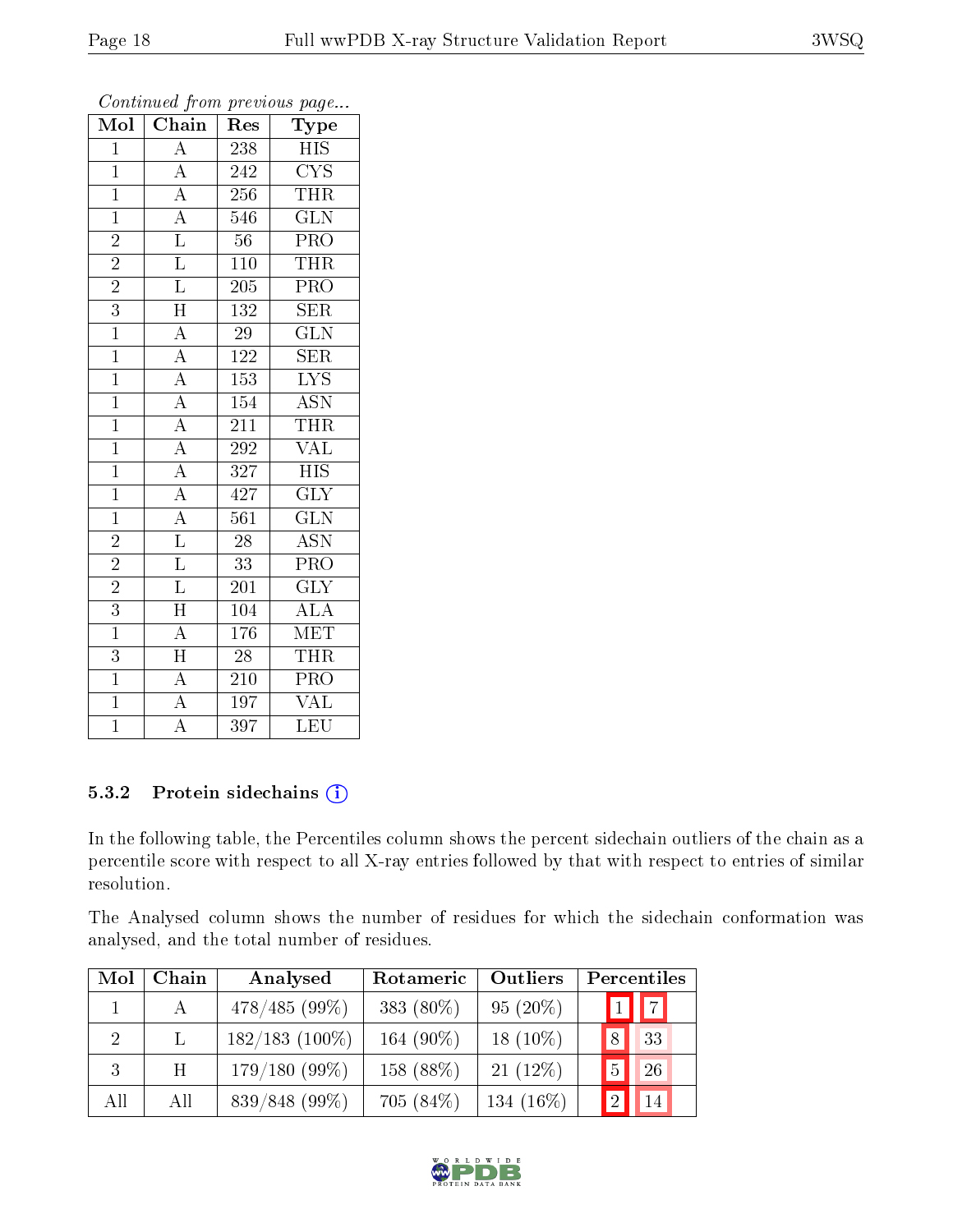| Type<br>GLN<br>$\frac{\overline{A}}{\overline{A}}\frac{\overline{A}}{\overline{A}}\frac{\overline{A}}{\overline{A}}\frac{\overline{A}}{\overline{A}}\frac{\overline{A}}{\overline{A}}\frac{\overline{A}}{\overline{A}}\frac{\overline{A}}{\overline{A}}\frac{\overline{A}}{\overline{A}}\frac{\overline{A}}{\overline{A}}\frac{\overline{A}}{\overline{A}}\frac{\overline{A}}{\overline{A}}\frac{\overline{A}}{\overline{A}}\frac{\overline{A}}{\overline{A}}\frac{\overline{A}}{\overline{A}}$<br>$\mathbf{1}$<br>$\overline{c}$<br>THR<br>MET<br>$\overline{5}$<br>$\mathbf{1}$<br>$\overline{9}$<br>$\overline{1}$<br>$\frac{\overline{\text{LYS}}}{\text{LEU}}$<br>$\overline{1}$<br>$10\,$<br>$\overline{1}$<br>$\overline{13}$<br>LEU<br>LEU<br>LEU<br>LEU<br>TYR<br>$\overline{1}$<br>$\overline{21}$<br>$\overline{24}$<br>$\overline{1}$<br>$\overline{27}$<br>$\overline{1}$<br>$\overline{1}$<br>$\overline{28}$<br>$\frac{\overline{\text{GLN}}}{\overline{\text{}}$<br>$\overline{1}$<br>$\overline{35}$<br>LEU<br>$\overline{1}$<br>$\overline{38}$<br>$\frac{\overline{\text{THR}}}{\text{GLN}}$<br>$\overline{45}$<br>$\mathbf{1}$<br>$\overline{53}$<br>$\overline{1}$<br>$\overline{{\rm GLU}}$<br>$\overline{1}$<br>$\overline{57}$ |
|--------------------------------------------------------------------------------------------------------------------------------------------------------------------------------------------------------------------------------------------------------------------------------------------------------------------------------------------------------------------------------------------------------------------------------------------------------------------------------------------------------------------------------------------------------------------------------------------------------------------------------------------------------------------------------------------------------------------------------------------------------------------------------------------------------------------------------------------------------------------------------------------------------------------------------------------------------------------------------------------------------------------------------------------------------------------------------------------------------------------------------------------------------------------------------------------------------------------------------------------------------|
|                                                                                                                                                                                                                                                                                                                                                                                                                                                                                                                                                                                                                                                                                                                                                                                                                                                                                                                                                                                                                                                                                                                                                                                                                                                        |
|                                                                                                                                                                                                                                                                                                                                                                                                                                                                                                                                                                                                                                                                                                                                                                                                                                                                                                                                                                                                                                                                                                                                                                                                                                                        |
|                                                                                                                                                                                                                                                                                                                                                                                                                                                                                                                                                                                                                                                                                                                                                                                                                                                                                                                                                                                                                                                                                                                                                                                                                                                        |
|                                                                                                                                                                                                                                                                                                                                                                                                                                                                                                                                                                                                                                                                                                                                                                                                                                                                                                                                                                                                                                                                                                                                                                                                                                                        |
|                                                                                                                                                                                                                                                                                                                                                                                                                                                                                                                                                                                                                                                                                                                                                                                                                                                                                                                                                                                                                                                                                                                                                                                                                                                        |
|                                                                                                                                                                                                                                                                                                                                                                                                                                                                                                                                                                                                                                                                                                                                                                                                                                                                                                                                                                                                                                                                                                                                                                                                                                                        |
|                                                                                                                                                                                                                                                                                                                                                                                                                                                                                                                                                                                                                                                                                                                                                                                                                                                                                                                                                                                                                                                                                                                                                                                                                                                        |
|                                                                                                                                                                                                                                                                                                                                                                                                                                                                                                                                                                                                                                                                                                                                                                                                                                                                                                                                                                                                                                                                                                                                                                                                                                                        |
|                                                                                                                                                                                                                                                                                                                                                                                                                                                                                                                                                                                                                                                                                                                                                                                                                                                                                                                                                                                                                                                                                                                                                                                                                                                        |
|                                                                                                                                                                                                                                                                                                                                                                                                                                                                                                                                                                                                                                                                                                                                                                                                                                                                                                                                                                                                                                                                                                                                                                                                                                                        |
|                                                                                                                                                                                                                                                                                                                                                                                                                                                                                                                                                                                                                                                                                                                                                                                                                                                                                                                                                                                                                                                                                                                                                                                                                                                        |
|                                                                                                                                                                                                                                                                                                                                                                                                                                                                                                                                                                                                                                                                                                                                                                                                                                                                                                                                                                                                                                                                                                                                                                                                                                                        |
|                                                                                                                                                                                                                                                                                                                                                                                                                                                                                                                                                                                                                                                                                                                                                                                                                                                                                                                                                                                                                                                                                                                                                                                                                                                        |
|                                                                                                                                                                                                                                                                                                                                                                                                                                                                                                                                                                                                                                                                                                                                                                                                                                                                                                                                                                                                                                                                                                                                                                                                                                                        |
| $\overline{\text{GLN}}$<br>$\overline{1}$<br>68                                                                                                                                                                                                                                                                                                                                                                                                                                                                                                                                                                                                                                                                                                                                                                                                                                                                                                                                                                                                                                                                                                                                                                                                        |
| $\overline{\text{ARG}}$<br>$\mathbf{1}$<br>$70\,$                                                                                                                                                                                                                                                                                                                                                                                                                                                                                                                                                                                                                                                                                                                                                                                                                                                                                                                                                                                                                                                                                                                                                                                                      |
| $\overline{\text{GLN}}$<br>$\overline{71}$<br>$\mathbf{1}$                                                                                                                                                                                                                                                                                                                                                                                                                                                                                                                                                                                                                                                                                                                                                                                                                                                                                                                                                                                                                                                                                                                                                                                             |
| $\overline{\text{GLN}}$<br>$\overline{75}$<br>$\overline{1}$                                                                                                                                                                                                                                                                                                                                                                                                                                                                                                                                                                                                                                                                                                                                                                                                                                                                                                                                                                                                                                                                                                                                                                                           |
| $\frac{\overbrace{\text{ARG}}}{\text{LEU}} \frac{\overbrace{\text{LEU}}}{\text{ARG}}$<br>$\overline{1}$<br>$\overline{76}$                                                                                                                                                                                                                                                                                                                                                                                                                                                                                                                                                                                                                                                                                                                                                                                                                                                                                                                                                                                                                                                                                                                             |
| $\overline{77}$<br>$\overline{1}$                                                                                                                                                                                                                                                                                                                                                                                                                                                                                                                                                                                                                                                                                                                                                                                                                                                                                                                                                                                                                                                                                                                                                                                                                      |
| $\overline{78}$<br>$\mathbf{1}$                                                                                                                                                                                                                                                                                                                                                                                                                                                                                                                                                                                                                                                                                                                                                                                                                                                                                                                                                                                                                                                                                                                                                                                                                        |
| $\overline{80}$<br>$\mathbf{1}$                                                                                                                                                                                                                                                                                                                                                                                                                                                                                                                                                                                                                                                                                                                                                                                                                                                                                                                                                                                                                                                                                                                                                                                                                        |
| $\frac{\overline{\text{GLN}}}{\text{LEU}}$<br>$\overline{1}$<br>84                                                                                                                                                                                                                                                                                                                                                                                                                                                                                                                                                                                                                                                                                                                                                                                                                                                                                                                                                                                                                                                                                                                                                                                     |
| $\overline{1}$<br>$\overline{92}$                                                                                                                                                                                                                                                                                                                                                                                                                                                                                                                                                                                                                                                                                                                                                                                                                                                                                                                                                                                                                                                                                                                                                                                                                      |
| $\overline{96}$<br>$\overline{1}$                                                                                                                                                                                                                                                                                                                                                                                                                                                                                                                                                                                                                                                                                                                                                                                                                                                                                                                                                                                                                                                                                                                                                                                                                      |
| $\frac{\overline{\text{ASP}}}{\text{LEV}}$<br>$\overline{1}$<br>$\overline{101}$                                                                                                                                                                                                                                                                                                                                                                                                                                                                                                                                                                                                                                                                                                                                                                                                                                                                                                                                                                                                                                                                                                                                                                       |
| $\overline{1}$<br>$\overline{\text{SER}}$<br><u>122</u>                                                                                                                                                                                                                                                                                                                                                                                                                                                                                                                                                                                                                                                                                                                                                                                                                                                                                                                                                                                                                                                                                                                                                                                                |
| $\frac{\overline{A}}{\overline{A}}$<br>$\overline{\text{GLN}}$<br>$\overline{1}$<br>134                                                                                                                                                                                                                                                                                                                                                                                                                                                                                                                                                                                                                                                                                                                                                                                                                                                                                                                                                                                                                                                                                                                                                                |
| $\overline{1}$<br><b>ASN</b><br>$\overline{A}$<br>136                                                                                                                                                                                                                                                                                                                                                                                                                                                                                                                                                                                                                                                                                                                                                                                                                                                                                                                                                                                                                                                                                                                                                                                                  |
| <b>TYR</b><br>141<br>А<br>1                                                                                                                                                                                                                                                                                                                                                                                                                                                                                                                                                                                                                                                                                                                                                                                                                                                                                                                                                                                                                                                                                                                                                                                                                            |
| $A\overline{SP}$<br>$\boldsymbol{A}$<br>143<br>$\mathbf 1$                                                                                                                                                                                                                                                                                                                                                                                                                                                                                                                                                                                                                                                                                                                                                                                                                                                                                                                                                                                                                                                                                                                                                                                             |
| $\overline{A}$<br>LEU<br>$14\overline{6}$<br>$\mathbf{1}$                                                                                                                                                                                                                                                                                                                                                                                                                                                                                                                                                                                                                                                                                                                                                                                                                                                                                                                                                                                                                                                                                                                                                                                              |
| $\overline{\text{ILE}}$<br>$\rm A$<br>150<br>$\mathbf{1}$                                                                                                                                                                                                                                                                                                                                                                                                                                                                                                                                                                                                                                                                                                                                                                                                                                                                                                                                                                                                                                                                                                                                                                                              |
| $\overline{A}$<br>LEU<br>$\mathbf{1}$<br>159                                                                                                                                                                                                                                                                                                                                                                                                                                                                                                                                                                                                                                                                                                                                                                                                                                                                                                                                                                                                                                                                                                                                                                                                           |
| $\overline{A}$<br>$\overline{\text{ASN}}$<br>165<br>$\mathbf{1}$                                                                                                                                                                                                                                                                                                                                                                                                                                                                                                                                                                                                                                                                                                                                                                                                                                                                                                                                                                                                                                                                                                                                                                                       |
| $\overline{A}$<br>${\rm ARG}$<br>$\mathbf 1$<br>166                                                                                                                                                                                                                                                                                                                                                                                                                                                                                                                                                                                                                                                                                                                                                                                                                                                                                                                                                                                                                                                                                                                                                                                                    |
| $\overline{\rm A}$<br>$\overline{\rm{ARG}}$<br>$\overline{168}$<br>$\mathbf{1}$                                                                                                                                                                                                                                                                                                                                                                                                                                                                                                                                                                                                                                                                                                                                                                                                                                                                                                                                                                                                                                                                                                                                                                        |
| $\overline{A}$<br>HIS<br>171<br>$\mathbf{1}$                                                                                                                                                                                                                                                                                                                                                                                                                                                                                                                                                                                                                                                                                                                                                                                                                                                                                                                                                                                                                                                                                                                                                                                                           |
| $\overline{A}$<br>MET<br>$\overline{1}$<br>176                                                                                                                                                                                                                                                                                                                                                                                                                                                                                                                                                                                                                                                                                                                                                                                                                                                                                                                                                                                                                                                                                                                                                                                                         |
| $\overline{A}$<br><b>SER</b><br>186<br>$\mathbf{1}$                                                                                                                                                                                                                                                                                                                                                                                                                                                                                                                                                                                                                                                                                                                                                                                                                                                                                                                                                                                                                                                                                                                                                                                                    |
| $\overline{\rm A}$<br>$\overline{\text{ASP}}$<br>189<br>$\mathbf{1}$                                                                                                                                                                                                                                                                                                                                                                                                                                                                                                                                                                                                                                                                                                                                                                                                                                                                                                                                                                                                                                                                                                                                                                                   |
| $\overline{\rm A}$<br>$\overline{\text{CYS}}$<br>$\mathbf{1}$<br>202                                                                                                                                                                                                                                                                                                                                                                                                                                                                                                                                                                                                                                                                                                                                                                                                                                                                                                                                                                                                                                                                                                                                                                                   |

All (134) residues with a non-rotameric sidechain are listed below:

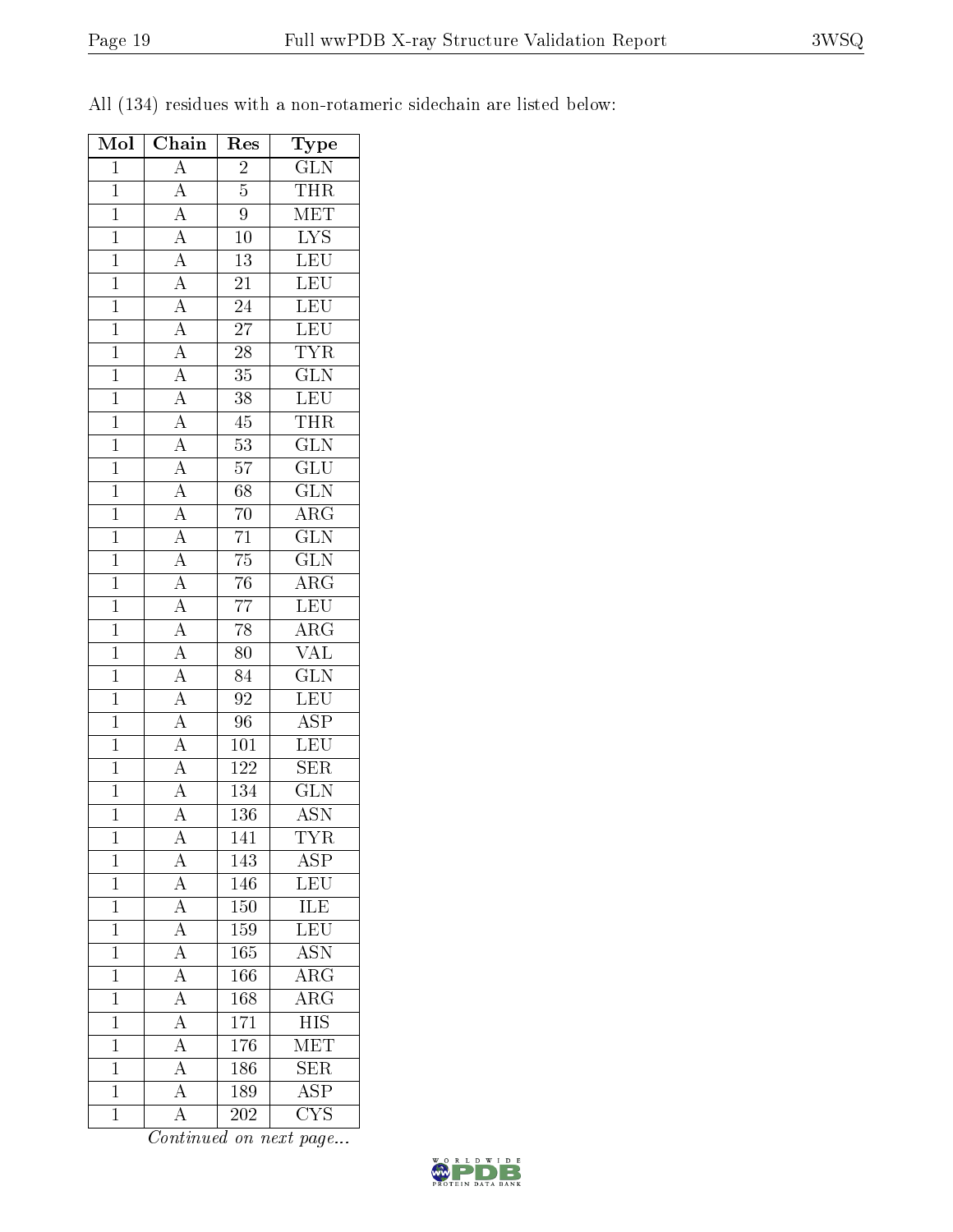| Mol            | $\overline{\text{C}}$ hain                                              | $\operatorname{Res}% \left( \mathcal{N}\right) \equiv\operatorname{Res}(\mathcal{N}_{0})\cap\mathcal{N}_{1}$ | Type                            |
|----------------|-------------------------------------------------------------------------|--------------------------------------------------------------------------------------------------------------|---------------------------------|
| $\overline{1}$ | $\overline{A}$                                                          | 205                                                                                                          | $\overline{\text{CYS}}$         |
| $\overline{1}$ | $\overline{A}$                                                          | 216                                                                                                          | $\overline{{\rm GLU}}$          |
| $\overline{1}$ | $\frac{\overline{A}}{\overline{A}}$                                     | 222                                                                                                          | $\overline{\text{CYS}}$         |
| $\mathbf{1}$   |                                                                         | 227                                                                                                          | $\overline{HIS}$                |
| $\overline{1}$ | $\frac{\overline{A}}{\overline{A}}$                                     | 231                                                                                                          | LEU                             |
| $\overline{1}$ |                                                                         | 234                                                                                                          | <b>LEU</b>                      |
| $\overline{1}$ | $\overline{A}$                                                          | 250                                                                                                          | $\overline{\text{VAL}}$         |
| $\mathbf{1}$   | $\overline{A}$                                                          | $255\,$                                                                                                      | $\overline{\text{ASP}}$         |
| $\mathbf{1}$   |                                                                         | 257                                                                                                          | $\overline{\rm{PHE}}$           |
| $\overline{1}$ | $\frac{\overline{A}}{\overline{A}}$                                     | 273                                                                                                          | $\frac{\text{CYS}}{\text{THR}}$ |
| $\overline{1}$ |                                                                         | 275                                                                                                          |                                 |
| $\overline{1}$ | $\overline{A}$                                                          | 290                                                                                                          | <b>THR</b>                      |
| $\overline{1}$ | $\overline{A}$                                                          | 291                                                                                                          | LEU                             |
| $\mathbf{1}$   | $\frac{\overline{A}}{\overline{A}}$                                     | 293                                                                                                          | $\overline{\mathrm{CYS}}$       |
| $\overline{1}$ |                                                                         | $\overline{3}00$                                                                                             | $\overline{\text{VAL}}$         |
| $\overline{1}$ | $\overline{A}$                                                          | 301                                                                                                          | THR                             |
| $\overline{1}$ | $\overline{A}$                                                          | 306                                                                                                          | <b>THR</b>                      |
| $\mathbf{1}$   | $\frac{\overline{A}}{\overline{A}}$ $\frac{\overline{A}}{\overline{A}}$ | 311                                                                                                          | $\overline{\text{LYS}}$         |
| $\mathbf{1}$   |                                                                         | 312                                                                                                          | $\overline{\text{CYS}}$         |
| $\mathbf{1}$   |                                                                         | 316                                                                                                          | $\overline{\text{CYS}}$         |
| $\mathbf{1}$   |                                                                         | 318                                                                                                          | $\widehat{\rm{ARG}}$            |
| $\overline{1}$ | $\frac{\overline{A}}{\overline{A}}$ $\frac{\overline{A}}{\overline{A}}$ | 325                                                                                                          | MET                             |
| $\mathbf{1}$   |                                                                         | 339                                                                                                          | <b>ILE</b>                      |
| $\overline{1}$ |                                                                         | 346                                                                                                          | $\overline{\text{LYS}}$         |
| $\mathbf{1}$   |                                                                         | 357                                                                                                          | $\overline{\text{GLU}}$         |
| $\overline{1}$ | $\frac{\overline{A}}{\overline{A}}$                                     | 367                                                                                                          | THR                             |
| $\overline{1}$ |                                                                         | 374                                                                                                          | $\overline{\text{GLN}}$         |
| $\overline{1}$ |                                                                         | 377                                                                                                          | $\overline{\text{VAL}}$         |
| $\overline{1}$ | $\overline{A}$                                                          | 395                                                                                                          | $\overline{\rm ASP}$            |
| $\mathbf 1$    | А                                                                       | 397                                                                                                          | LEU                             |
| $\mathbf{1}$   | $\overline{A}$                                                          | 404                                                                                                          | $\overline{\text{GLN}}$         |
| $\mathbf{1}$   | $\overline{A}$                                                          | 408                                                                                                          | $\overline{\text{VAL}}$         |
| $\mathbf{1}$   | $\overline{A}$                                                          | 437                                                                                                          | $\rm{ARG}$                      |
| $\mathbf 1$    | $\overline{A}$                                                          | 439                                                                                                          | $\overline{\text{LEU}}$         |
| $\mathbf{1}$   | $\overline{A}$                                                          | 450                                                                                                          | $T\bar{H}R$                     |
| $\mathbf{1}$   | $\overline{A}$                                                          | 465                                                                                                          | $\overline{\rm{ARG}}$           |
| $\mathbf{1}$   | $\overline{A}$                                                          | 471                                                                                                          | LEU                             |
| $\mathbf{1}$   | $\overline{A}$                                                          | 472                                                                                                          | <b>LEU</b>                      |
| $\mathbf{1}$   | $\overline{A}$                                                          | 479                                                                                                          | $\overline{{\rm GLU}}$          |
| $\mathbf{1}$   | $\overline{A}$                                                          | 482                                                                                                          | <b>CYS</b>                      |
| $\overline{1}$ | $\overline{A}$                                                          | 492                                                                                                          | $\overline{\text{LEU}}$         |
| $\mathbf{1}$   | A                                                                       | 495                                                                                                          | $\rm{ARG}$                      |

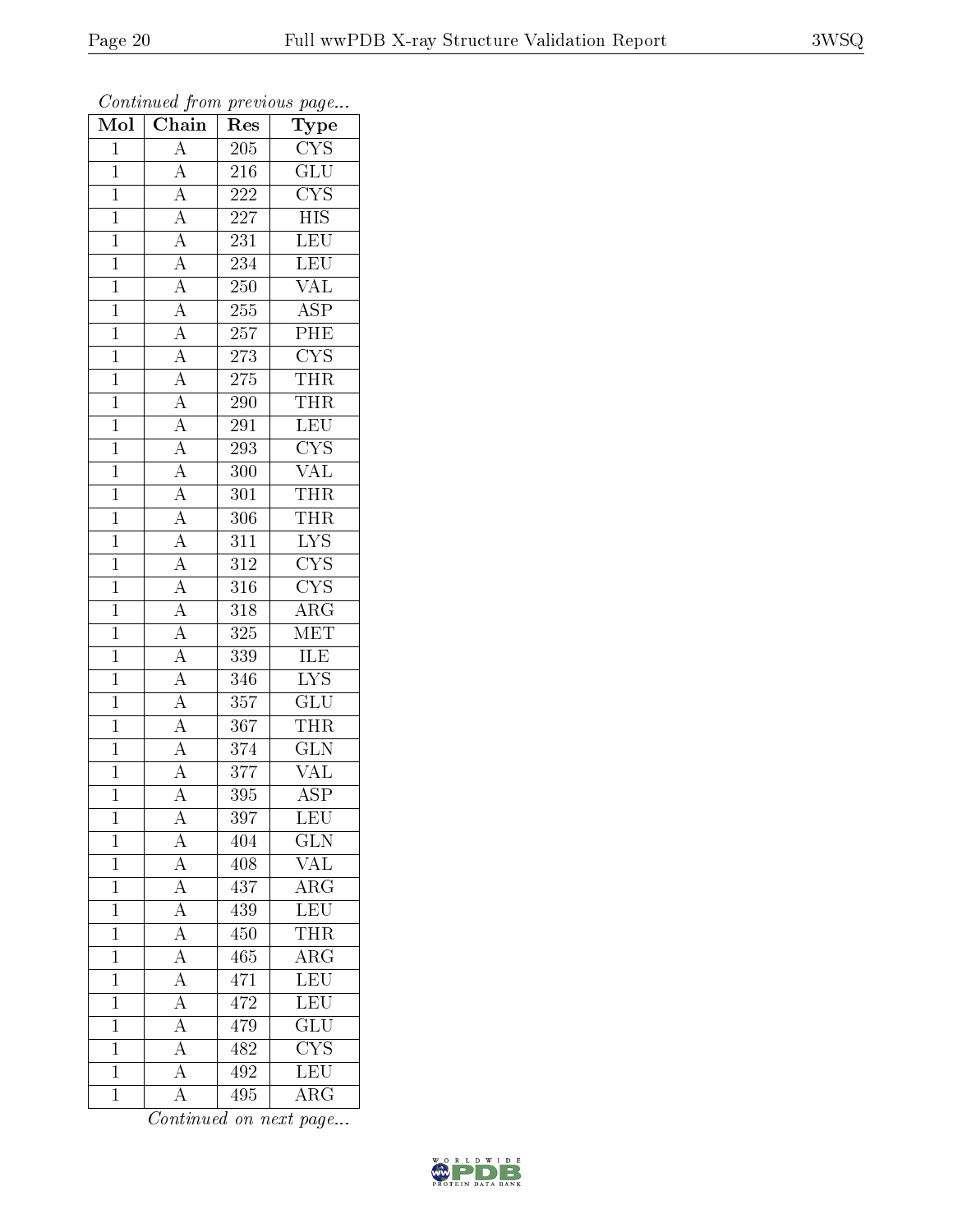| $\overline{\text{Mol}}$ | $\overline{\text{Chain}}$                                                                                                                                                                                                                                                                                                                                                     | Res              | $\mathrm{\overline{Type}}$                 |
|-------------------------|-------------------------------------------------------------------------------------------------------------------------------------------------------------------------------------------------------------------------------------------------------------------------------------------------------------------------------------------------------------------------------|------------------|--------------------------------------------|
| $\mathbf{1}$            |                                                                                                                                                                                                                                                                                                                                                                               | 504              | THR                                        |
| $\overline{1}$          |                                                                                                                                                                                                                                                                                                                                                                               | $\overline{513}$ | LEU                                        |
| $\overline{1}$          |                                                                                                                                                                                                                                                                                                                                                                               | 516              | GLN                                        |
| $\mathbf{1}$            |                                                                                                                                                                                                                                                                                                                                                                               | $\overline{519}$ | $\overline{\text{VAL}}$                    |
| $\overline{1}$          |                                                                                                                                                                                                                                                                                                                                                                               | 530              | $\overline{\rm ARG}$                       |
| $\mathbf{1}$            |                                                                                                                                                                                                                                                                                                                                                                               | 536              | $\overline{\rm ARG}$                       |
| $\overline{1}$          |                                                                                                                                                                                                                                                                                                                                                                               | 539              | LEU                                        |
| $\overline{1}$          |                                                                                                                                                                                                                                                                                                                                                                               | 546              | $\overline{\text{GLN}}$                    |
| $\mathbf{1}$            |                                                                                                                                                                                                                                                                                                                                                                               | 554              | $\frac{\text{CYS}}{\text{ASP}}$            |
| $\overline{1}$          |                                                                                                                                                                                                                                                                                                                                                                               | $\overline{560}$ |                                            |
| $\overline{1}$          |                                                                                                                                                                                                                                                                                                                                                                               | 563              | $\overline{\text{VAL}}$                    |
| $\overline{2}$          |                                                                                                                                                                                                                                                                                                                                                                               | $\overline{3}$   | <b>VAL</b>                                 |
| $\overline{2}$          |                                                                                                                                                                                                                                                                                                                                                                               | $\overline{5}$   | $\frac{\overline{\text{THR}}}{\text{SER}}$ |
| $\overline{2}$          |                                                                                                                                                                                                                                                                                                                                                                               | $\overline{11}$  |                                            |
| $\overline{2}$          | $\frac{\overline{A}}{\overline{A}}\frac{\overline{A}}{\overline{A}}\frac{\overline{A}}{\overline{A}}\frac{\overline{A}}{\overline{A}}\frac{\overline{A}}{\overline{A}}\frac{\overline{A}}{\overline{A}}\frac{\overline{L}}{\overline{L}}\frac{\overline{L}}{\overline{L}}\frac{\overline{L}}{\overline{L}}\frac{\overline{L}}{\overline{L}}\frac{\overline{L}}{\overline{L}}$ | $\overline{16}$  | $\overline{\text{GLN}}$                    |
| $\overline{2}$          |                                                                                                                                                                                                                                                                                                                                                                               | $\overline{35}$  | $\frac{\overline{\text{SER}}}{\text{SER}}$ |
| $\overline{2}$          |                                                                                                                                                                                                                                                                                                                                                                               | $\overline{50}$  |                                            |
| $\overline{2}$          |                                                                                                                                                                                                                                                                                                                                                                               | 81               | SER                                        |
| $\frac{2}{2}$           |                                                                                                                                                                                                                                                                                                                                                                               | $\overline{90}$  | <b>THR</b>                                 |
|                         | $\begin{array}{ c c c } \hline \overline{\text{L}} & \overline{\text{L}} & \overline{\text{L}} & \overline{\text{L}} & \overline{\text{L}} & \overline{\text{L}} \\ \hline \end{array}$                                                                                                                                                                                       | 93               | $\frac{\text{ASP}}{\text{VAL}}$            |
| $\overline{2}$          |                                                                                                                                                                                                                                                                                                                                                                               | 100              |                                            |
| $\overline{2}$          |                                                                                                                                                                                                                                                                                                                                                                               | 108              | $\frac{\overline{\text{THR}}}{\text{ILE}}$ |
| $\overline{2}$          |                                                                                                                                                                                                                                                                                                                                                                               | <b>118</b>       |                                            |
| $\overline{2}$          |                                                                                                                                                                                                                                                                                                                                                                               | $\overline{130}$ | $\overline{\text{THR}}$                    |
| $\overline{2}$          |                                                                                                                                                                                                                                                                                                                                                                               | 144              | $\overline{{\rm GLU}}$                     |
| $\overline{2}$          |                                                                                                                                                                                                                                                                                                                                                                               | 164              | $\overline{\text{VAL}}$                    |
| $\overline{2}$          |                                                                                                                                                                                                                                                                                                                                                                               | 171              | $\overline{\text{ASP}}$                    |
| $\overline{2}$          |                                                                                                                                                                                                                                                                                                                                                                               | $1\,76$          | $\overline{\text{LEU}}$                    |
| $\overline{2}$          |                                                                                                                                                                                                                                                                                                                                                                               | $\overline{192}$ | $\overline{\text{VAL}}$                    |
| 3                       | Η                                                                                                                                                                                                                                                                                                                                                                             | 5                | VAL                                        |
| 3                       | $\boldsymbol{\mathrm{H}}$                                                                                                                                                                                                                                                                                                                                                     | 18               | $\rm V\! \rm AL$                           |
| $\overline{3}$          | $\overline{\rm H}$                                                                                                                                                                                                                                                                                                                                                            | $\overline{28}$  | THR                                        |
| $\boldsymbol{3}$        | $\overline{\rm H}$                                                                                                                                                                                                                                                                                                                                                            | 30               | <b>THR</b>                                 |
| $\overline{3}$          | $\overline{\rm H}$                                                                                                                                                                                                                                                                                                                                                            | 31               | $\overline{\text{SER}}$                    |
| $\overline{3}$          | $\overline{\rm H}$                                                                                                                                                                                                                                                                                                                                                            | 34               | ILE                                        |
| $\overline{3}$          | $\overline{\rm H}$                                                                                                                                                                                                                                                                                                                                                            | $\overline{57}$  | $\overline{\mathrm{ASN}}$                  |
| 3                       | $\overline{\mathrm{H}}$                                                                                                                                                                                                                                                                                                                                                       | 67               | $\rm{ARG}$                                 |
| 3                       | $\overline{\rm H}$                                                                                                                                                                                                                                                                                                                                                            | 76               | THR                                        |
| 3                       | $\overline{\mathrm{H}}$                                                                                                                                                                                                                                                                                                                                                       | $81\,$           | <b>MET</b>                                 |
| 3                       | $\overline{\rm H}$                                                                                                                                                                                                                                                                                                                                                            | 83               | LEU                                        |
| $\overline{3}$          | $\overline{\rm H}$                                                                                                                                                                                                                                                                                                                                                            | 89               | $\overline{\text{ASP}}$                    |
| $\overline{3}$          | $\overline{\text{H}}$                                                                                                                                                                                                                                                                                                                                                         | 102              | $\overline{\text{TYR}}$                    |

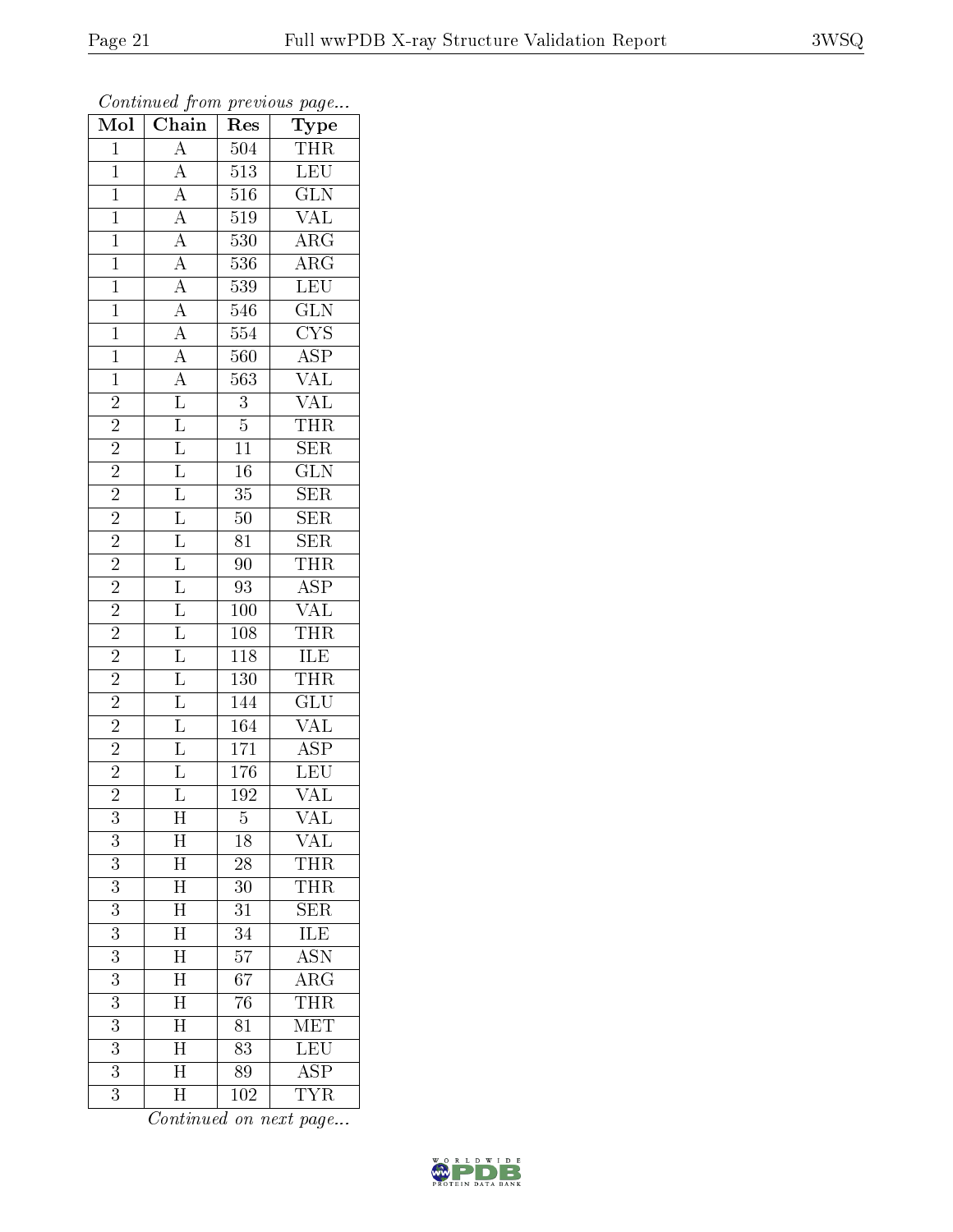| Conning Trong previous page |       |     |            |  |
|-----------------------------|-------|-----|------------|--|
| Mol                         | Chain | Res | Type       |  |
| 3                           | Η     | 103 | <b>TYR</b> |  |
| 3                           | Η     | 110 | <b>GLN</b> |  |
| 3                           | Η     | 112 | <b>THR</b> |  |
| 3                           | Η     | 115 | THR        |  |
| 3                           | Η     | 188 | <b>THR</b> |  |
| 3                           | Η     | 198 | <b>THR</b> |  |
| 3                           | Η     | 202 | <b>ASN</b> |  |
| 3                           | H     | 206 | <b>LYS</b> |  |

Some sidechains can be flipped to improve hydrogen bonding and reduce clashes. There are no such sidechains identified.

#### 5.3.3 RNA (1)

There are no RNA molecules in this entry.

#### 5.4 Non-standard residues in protein, DNA, RNA chains (i)

There are no non-standard protein/DNA/RNA residues in this entry.

#### 5.5 Carbohydrates (i)

There are no carbohydrates in this entry.

#### 5.6 Ligand geometry (i)

There are no ligands in this entry.

#### 5.7 [O](https://www.wwpdb.org/validation/2017/XrayValidationReportHelp#nonstandard_residues_and_ligands)ther polymers (i)

There are no such residues in this entry.

#### 5.8 Polymer linkage issues (i)

There are no chain breaks in this entry.